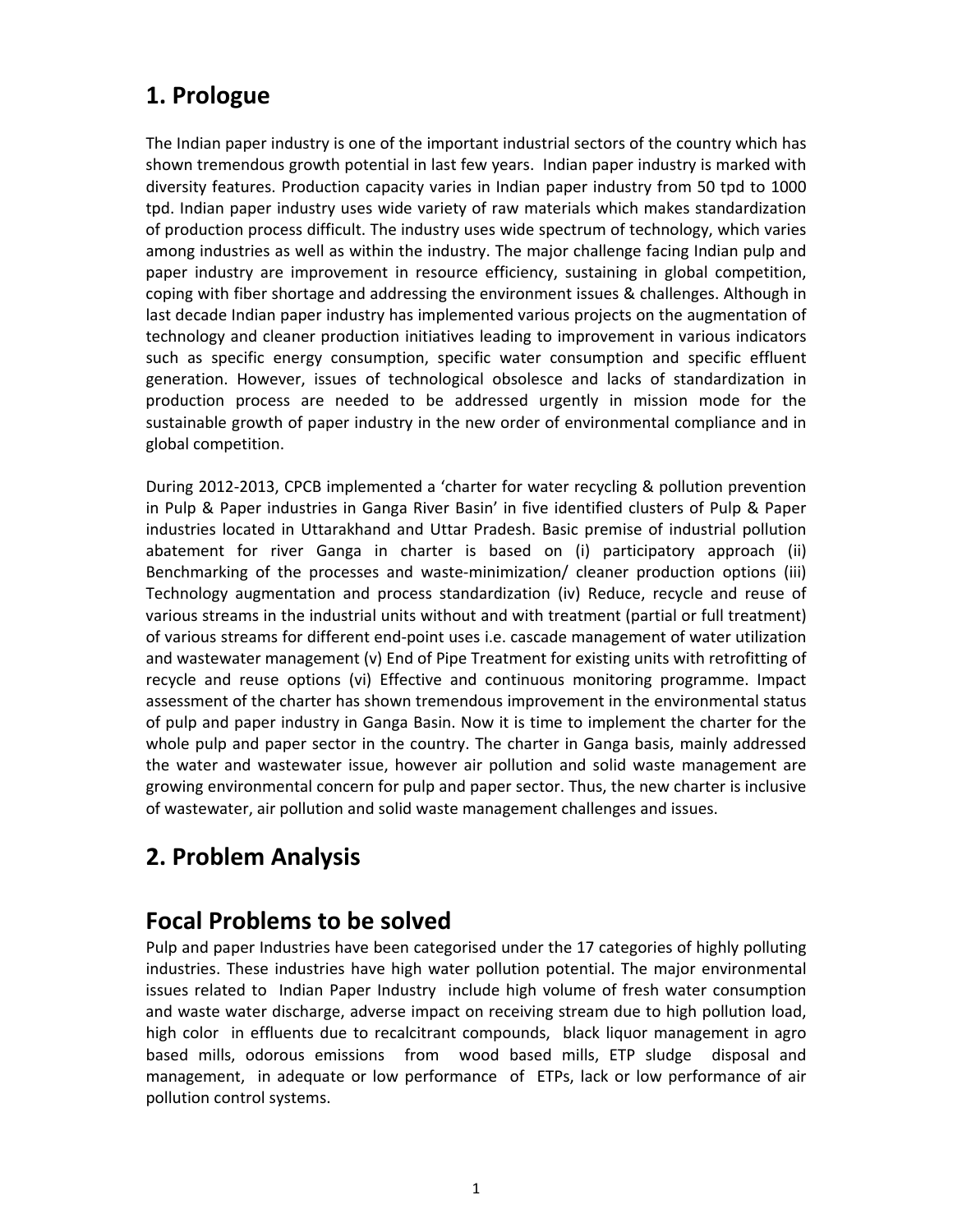The effluent discharge standards implemented so far are based on the premise that the back ground river water quality is very good and at least 10 times dilution is available. However, these conditions are not met in most of the Indian rivers in which treated/partially treated/untreated industrial and domestic effluents are discharged. As such it is essential that treatment up to tertiary level is made mandatory.

Most of the ETPs perform much below the expected level and most of the times effluent discharge norms are violated. Number of reasons, including lack of knowledge and expertise to manage the ETPs, has been cited by the industry for poor performance.

At present there seems to be inadequate control on the quantity of water used and wastewater discharged from the pulp and paper industries due to obsolesce of process technology & practices and lack of implementation of polluter pays principle. These are the main de‐motivating factors responsible for indiscriminate water uses in most of the industries.

### **Causes to the Focal Problems**

Most of the Pulp and paper Industries have employed obsolete technologies with average age of equipments/ paper machine much higher. This has resulted in slow machine speed, high raw material, energy and water consumption and less efficient operations, causing high volume and concentration of waste streams.

Though most of the Paper Mills have enhanced their production capacity over a period of time, however, corresponding capacity augmentation of ETPs was not carried out. Moreover, most of ETPs have been set up by mills based on improper design without any proper performance assessment.

Presently, ETPs consist of two stages physical and biological treatment system and are not adequate to provide requisite effluent treatment to comply with the prescribed effluent norms and to meet the process water quality for waste water recycling within the process.

The operation and maintenance of ETPs are unsatisfactory. Mills do not operate regularly energy intensive ASP based aeration tanks of ETPs. Mills neither have trained man power for ETP operations nor have proper laboratory facility for analysis of performance parameters. Mills lack proper record keeping and sound system for monitoring of water consumption and effluent discharge.

SPCBs have inadequate resources for intensive performance monitoring and surveillance activities for compliance verification of these mills. There is a need for strengthening of institutional network to meet the technical requirements of Pulp & Paper industries such as technical knowhow for process and ETP up-gradation, training programmes and monitoring.

The upgradation in technology and process is therefore necessary for improved competitiveness through quantifiable increase in productivity, quality improvement with reduced cost, improvement in energy efficiency and environmental compliance, safeguards for eco-sustainability of products etc.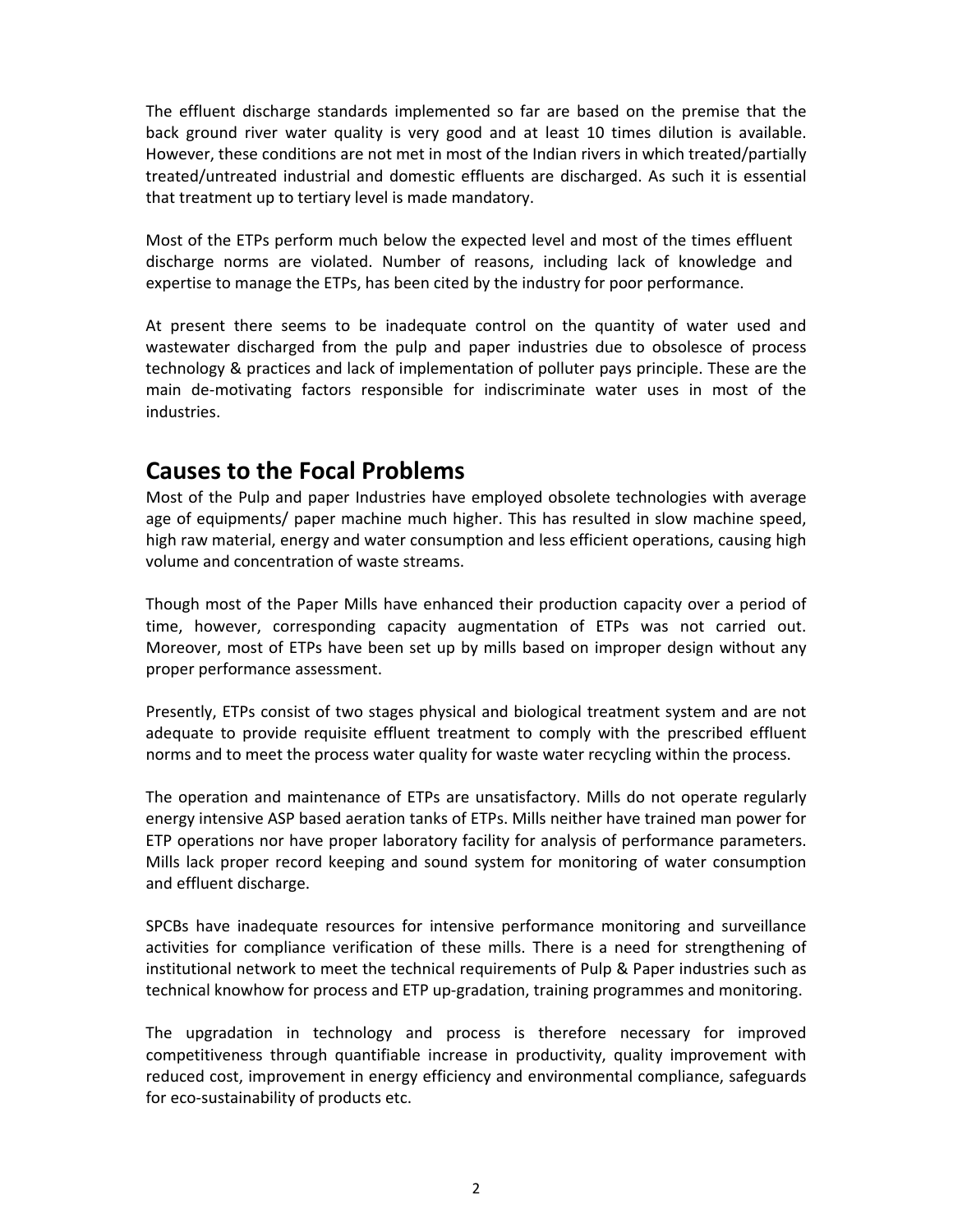The high cost of energy (specially coal) and the reported environmental implications, makes it imperative for the paper industry to adopt energy efficient and eco  $-$  friendly technologies, increase automation and control, optimize process operations, increase reuse and recycling of back water and treated effluent, upgrade / modifiy ETPs , adopt Chemical Recovery System for black liquor management in agro based mills (individual / common) and promote biotechnological applications.

### **3. Objectives of the Charter Implementation Programme**

Central Pollution Control Board (CPCB) has formulated the 'Charter for Water Recycling and Pollution Prevention in Pulp & Paper Industries' (hereinafter referred to as the 'Charter') in consultation with experts from Pulp & Paper industries, Central Pulp & Paper Research Institute (CPPRI), Saharanpur and Department of Paper Technology, IIT, Roorkee in brain storming workshops held on July 23, 2014, August 5, 2014, August 6, 2014 and September 23, 2014. A detailed Implementation Programme (DIP) of the Charter has also been formulated.

The Charter prescribes action points for implementation by the Pulp & Paper industries operating in the country. The Charter takes a holistic approach for pollution prevention by emphasising on process technology up‐gradation, adoption of best practices, besides quantum improvement in effluent treatment including tertiary treatment to reduce fresh water requirement, improve effluent quality and optimise water recycling. Compliance with the prescribed standards is mandatory. There will be no compromise with regard to the industry meeting the prescribed standards.

Various Pulp & Paper Mills Associations, representing the Pulp & Paper industries operating in the country have expressed their commitments for implementing the charter as per the prescribed plan of activities.

#### **1. All time Compliance with Environmental Norms**

The Charter envisages upgradation of the status of Pulp & Paper industries operating in the country in terms of process technology, practices and environmental performance to the prescribed level, besides substantial reduction of fresh water consumption, wastewater generation and compliance with the prescribed environmental norms on continuous basis.

Start-up/shut-down periods, normal boiler soot-blowing sequences and exceptional circumstances should not be considered while determining all-time compliance.

Water consumption, effluent generation and emission limits shall be reckoned per tonne of "product" and not just "paper". Besides paper, paperboard and newsprint, "product" shall include air dry tonnes of surplus pulp produced for short term storage (as wet‐lap) or for sale.

#### **2. Improved Environmental Performance beyond Regulatory Norms**

This will essentially be a voluntary effort by the mills with performance targets proposed in advance, properly documented, and then validated by third parties.

Achievement of such improved performance should receive appropriate recognition from MOEFCC/CPCB/SPCBs.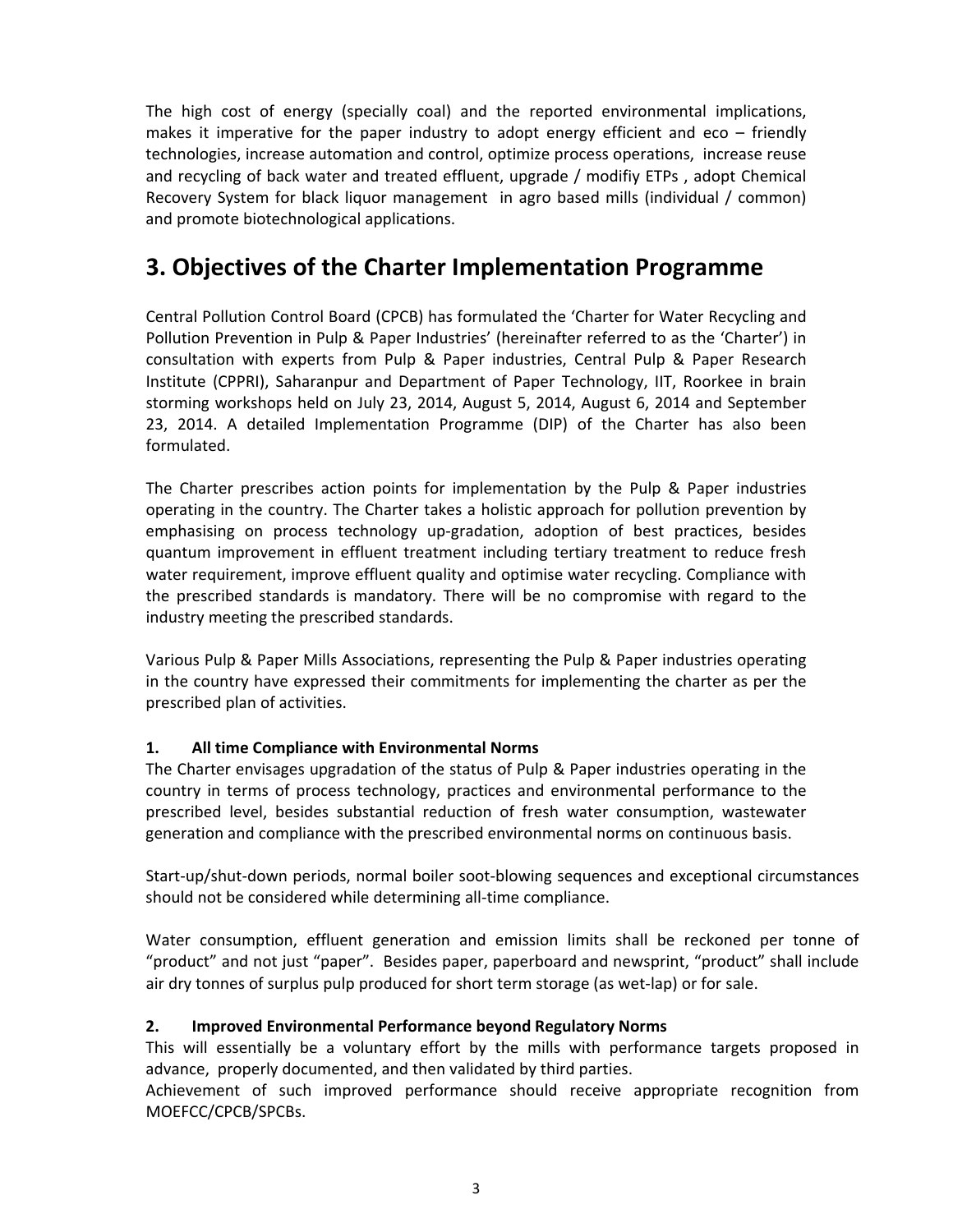#### **3. Increased Productivity**

Freedom to install minimum impact technology will not only improve better environmental performance but also ensure stakeholder relations, increased productivity, cost savings and competitive market advantages.

Increased productivity could only amount to achieving the same production levels with lesser specific consumption of any or all of the resources involved in mill operations.

| <b>Objective hierarchy</b>                    | Time frame, months from start of the<br>Programme |
|-----------------------------------------------|---------------------------------------------------|
| <b>Short Term Objectives</b>                  | December 31, 2015                                 |
| <b>Medium Term Objectives</b>                 | December 31, 2017                                 |
| <b>Long Term Objectives</b><br>(Overall Goal) | December 31, 2019                                 |

### **4. Proposed Strategy**

In order to improve the health of the surface water bodies and ambient environment, discharge of pollutants in the river channels needs to be minimised. The trade effluent, appropriately treated, could be viewed as a source of water that can be used for various processes. Management of water in the pulp and paper mills needs a two prong action plan.

First to reduce water consumption through process improvements and implementation of recycle and reuse of water. Several technological and process improvements are available to reduce net water consumption and thereby reducing the amounts of effluents generated. Suggested technological up‐gradation/measures for reduction in water consumption for achieving the benchmark/ overall goal are mentioned in the Charter. Second is to have quantum improvement on the individual ETPs by adding tertiary treatment units. This would result in producing industry grade water from excess back water discharged from various processes reusable within the industry. A strict metering of the water used and wastewater generation is recommended. Extensive and regular monitoring protocol is to be followed by regulatory authorities for improved environmental performance.

Third party involvement is recommended for planning, assessment, design and monitoring of implementation of measures as prescribed in the Charter for process technologies as well as ETP up-gradation. CPPRI and Paper Mills Associations will play pivotal role in facilitating the individual Pulp & Paper Mills, concerned SPCBs and CPCB in implementing the Charter in a time bound and efficient manner.

### **5. Stakeholders**

Various Stakeholders of the programme are as under:

- $\triangleright$  Pulp & Paper Mills (about 766 Mills)
- $\triangleright$  Pulp & paper Mills Associations
- ¾ Experts & Resource Institutes (IITs/ NEERI/ other consulting organisations)
- ¾ Central Pulp & Paper Research Institute (CPPRI), Saharanpur
- ¾ State Pollution Control Boards (SPCBs)/ PCCs
- ¾ Central Pollution Control Board (CPCB)
- ¾ Ministry of Environment & Forests (MoEF)
- ¾ National Mission Clean Ganga (NMCG)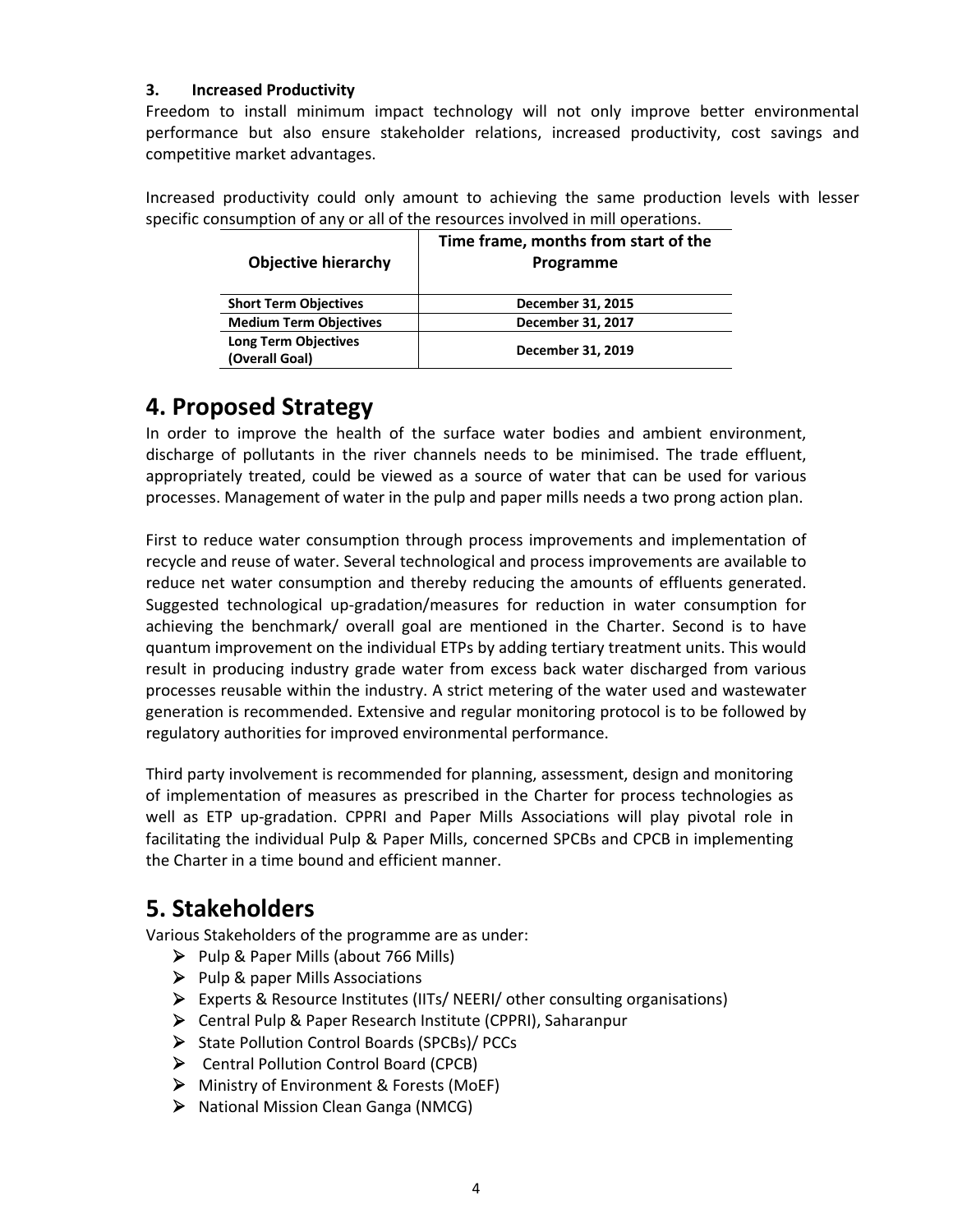## **6. Plan of Activities**

### **Plan of Activities 1: Facilitation of Charter**

| <b>Activities</b>                                                                                         | <b>Action By</b>   | <b>Time</b> |
|-----------------------------------------------------------------------------------------------------------|--------------------|-------------|
| Formation of experts group / selection of<br>experts                                                      | <b>Third Party</b> | 3 months    |
| Joining all mills to Industry association to<br>facilitate the charter implementation and<br>coordination | <b>Third Party</b> | 3 months    |

# **Plan of Activities 2: Technological & Process Improvements**

| <b>Activities</b>                                                                                                                                                                                                                            | <b>Action By</b>          | <b>Time</b>     |
|----------------------------------------------------------------------------------------------------------------------------------------------------------------------------------------------------------------------------------------------|---------------------------|-----------------|
| Self Assessment: Inventory of<br>existing<br>process technologies &<br>practices,<br>identification of upgradation requirement<br>preparation of action<br>plan<br><b>for</b><br>and<br>upgradation with supporting document & pert<br>chart | Mills / consultants       | 3 months        |
| <b>Third Party Evaluation &amp; Validation:</b><br>Evaluation/ validation of the reports on<br>inventory, up-gradation requirements and<br>action plan                                                                                       | <b>Third Party</b>        | 4 months        |
| Implementation of action plan envisaged as<br>per document of individual mills                                                                                                                                                               | <b>Mills</b>              | As per schedule |
| Submission of monthly progress reports to<br><b>Third Party/ SPCB</b>                                                                                                                                                                        | <b>Mills</b>              | monthly         |
| <b>Verification of progress</b>                                                                                                                                                                                                              | <b>Third Party/ SPCBs</b> | Quarterly       |
| <b>Regulatory review: Verification of the</b><br>progress                                                                                                                                                                                    | <b>SPCBs</b>              | <b>Periodic</b> |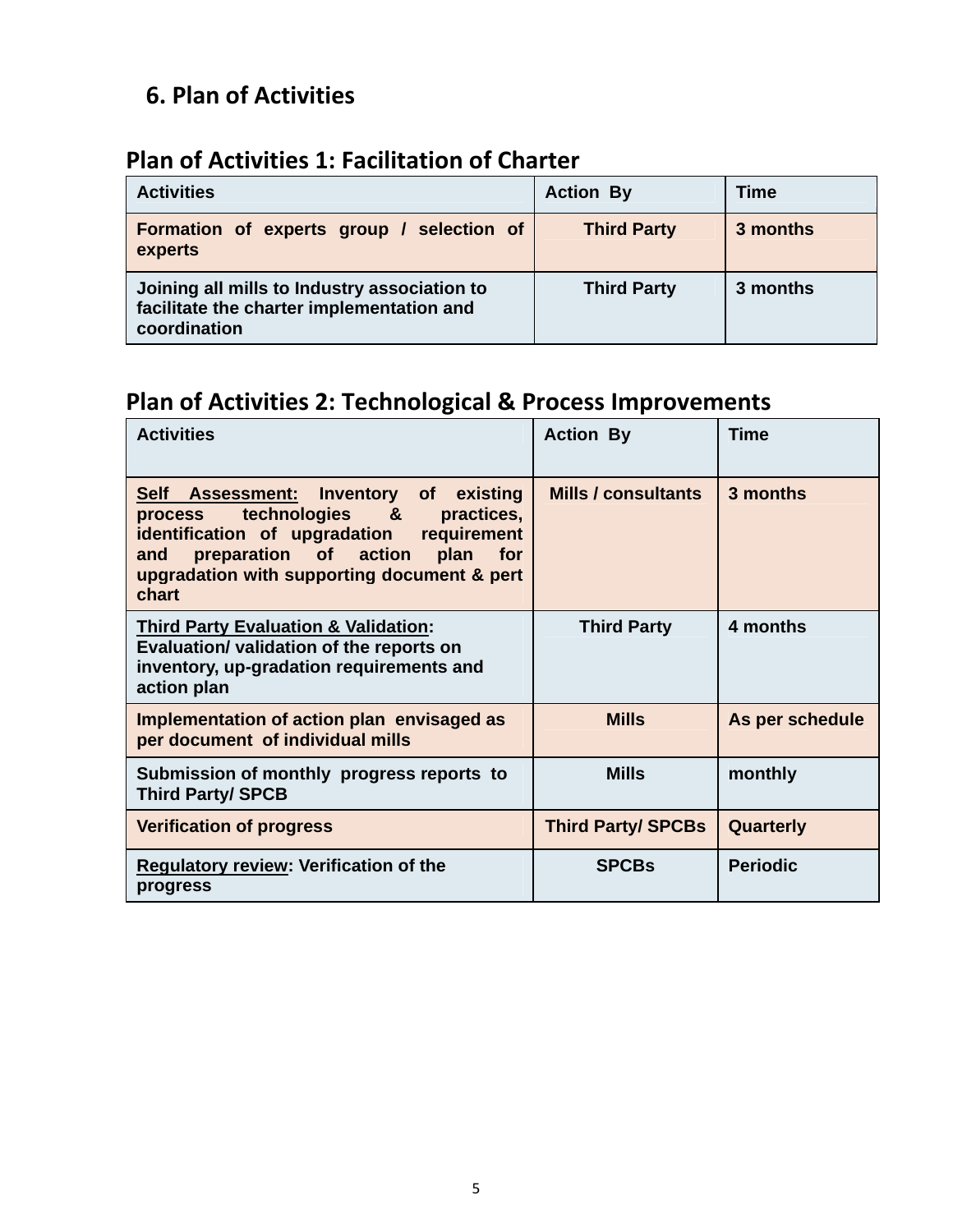# **Plan of Activities 3: Water Conservation & Water Recycling**

| <b>Activities</b>                                                                                                                                                                                                      | <b>Action By</b>          | <b>Time</b>         |
|------------------------------------------------------------------------------------------------------------------------------------------------------------------------------------------------------------------------|---------------------------|---------------------|
| Installation of sealed flow meter and running<br>hours meter on bore wells and inlet pipe line<br>of different process section i.e. pulp mill,<br>paper machine, boiler etc                                            | <b>Mills</b>              | <b>Three Month</b>  |
| Installation of online flow meter/ V notch to<br>monitor final effluent discharge                                                                                                                                      | <b>Mills</b>              | <b>Three Month</b>  |
| Colour coding of pipe lines carrying recycled<br>process water and fresh process water                                                                                                                                 | <b>Mills</b>              | One year            |
| Provision of water reservoir and supply of<br>process water from reservoir only                                                                                                                                        | <b>Mills</b>              | <b>Six Month</b>    |
| Maintenance of log book to record daily<br>water drawl from borewell and water<br>consumption unit wise after installation of<br>meter                                                                                 | <b>Mills</b>              | <b>Daily basis</b>  |
| Self Assessment: Preparation of report of<br>existing water consumption- section wise,<br>reuse/ recycle practices; Preparation<br><b>of</b><br>plan<br>work<br>achieve<br>fresh<br>to<br>water<br>requirement targets | <b>Mill/Consultant</b>    | <b>Three Months</b> |
| Third party Evaluation & Validation:<br>Evaluation/ validation of the work plan for<br>implementation<br><b>of</b><br>water<br>consumption<br><b>standards</b>                                                         | <b>Third Party/ SPCBs</b> | 4 months            |
| Implementation of action plan                                                                                                                                                                                          | <b>Mills</b>              | As per schedule     |
| <b>Submission of progress reports</b>                                                                                                                                                                                  | <b>Mills</b>              | <b>Monthly</b>      |
| Verification of the progress                                                                                                                                                                                           | <b>Third Party/ SPCBs</b> | Quarterly           |
| <b>Regulatory review: Verification of the</b><br>progress                                                                                                                                                              | <b>SPCBs</b>              | <b>Periodic</b>     |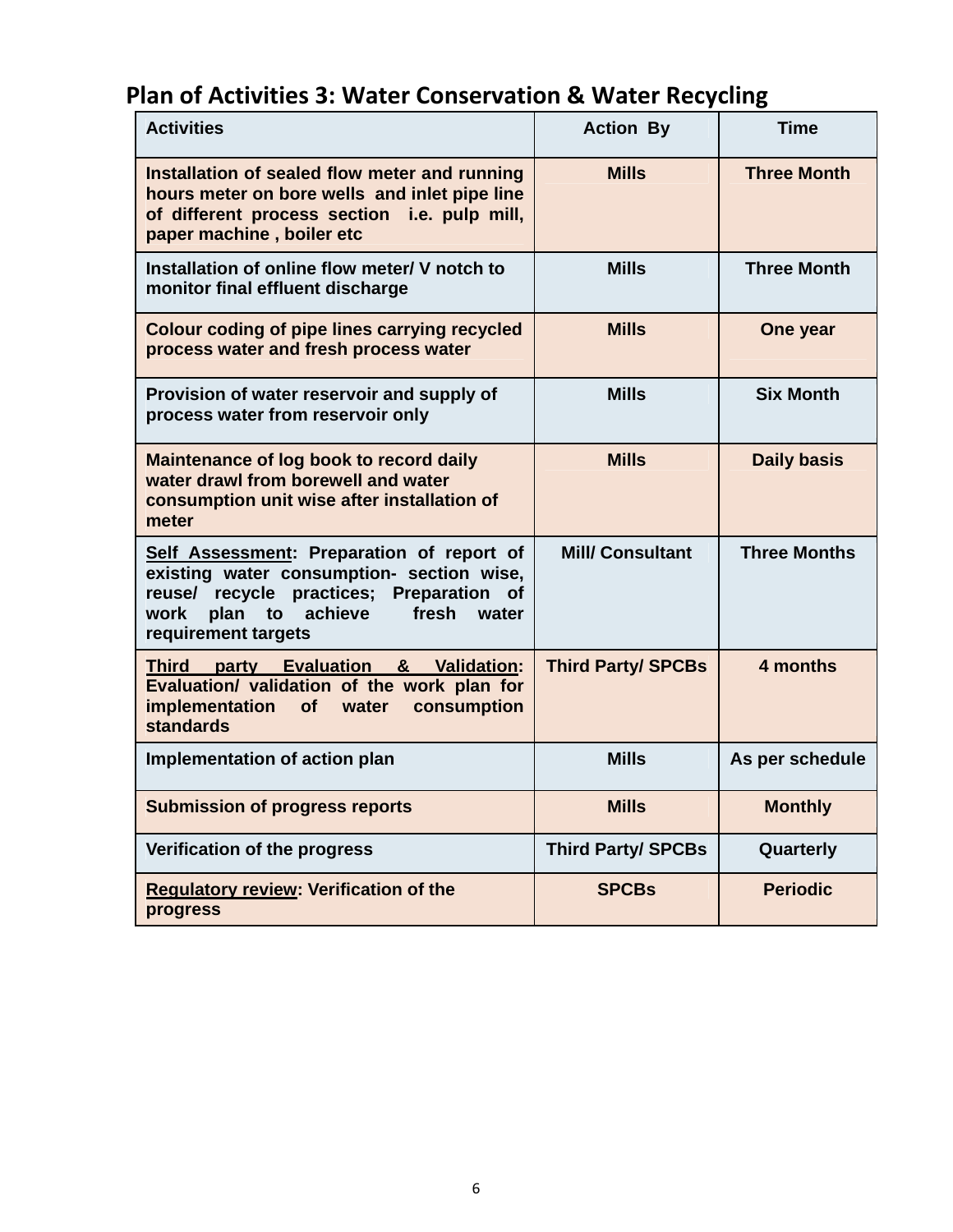# **Plan of Activities 4: Assessment, augmentation and up‐ gradation of ETPs for improved environmental performance**

| <b>Activities</b>                                                                                                                                                                                   | <b>Action By</b>          | Time                    |
|-----------------------------------------------------------------------------------------------------------------------------------------------------------------------------------------------------|---------------------------|-------------------------|
| <b>ETP</b><br><b>Self</b><br><b>Assessment: Preparation of</b><br>adequacy assessment report; and proposed<br>augmentation and up-gradation plan, design/<br>drawing, along with monthly PERT Chart | <b>Expert / Mill</b>      | 3 months                |
| <b>Evaluation &amp;</b><br><b>Third</b><br><b>Validation:</b><br><b>Party</b><br>Evaluation/ validation of adequacy,<br>and<br>proposed augmentation/ up-gradation plan,<br>design/drawings         | <b>Third Party/ SPCBs</b> | 4 months                |
| Implementation of action plan                                                                                                                                                                       | <b>Mills</b>              | As per time<br>schedule |
| Submission of monthly progress report to<br><b>Third Party/ SPCBs</b>                                                                                                                               | <b>Mills</b>              | <b>Monthly</b>          |
| Verification of the progress                                                                                                                                                                        | <b>Third Party</b>        | Quarterly               |
| Verification<br>review:<br>the<br><b>Regulatory</b><br><b>of</b><br>progress                                                                                                                        | <b>SPCBs</b>              | <b>Periodic</b>         |

# **Plan of Activities 5: Monitoring & Surveillance of Environmental Compliance**

| <b>Activities</b>                                                                                                                                                  | <b>Action By</b>         | Time                              |
|--------------------------------------------------------------------------------------------------------------------------------------------------------------------|--------------------------|-----------------------------------|
| <b>Self Monitoring &amp; Reporting:</b><br>ETP performance monitoring by individual<br>Mills and maintenance of Log Book as per<br>the prescribed format           | <b>Mills</b>             | <b>Daily</b>                      |
| Submission of the performance report of<br>individual mill to third party/ SPCBs                                                                                   | <b>Mills</b>             | <b>Monthly</b>                    |
| Review meetings of Mills/ third party &<br>SPCBs to help mills to improve ETP<br>performance & sample analysis quality                                             | <b>Third Party/ SPCB</b> | Quarterly                         |
| <b>Regulatory Monitoring: Periodic/ Surprise</b><br>monitoring and review meetings                                                                                 | <b>SPCBs</b>             | <b>Periodically/</b><br>Quarterly |
| Dismantling/ removal of digesters/ pulp<br>washing lines, etc. in agro based mills<br>operating in Ganga River Basin (UP/UK) not<br>having operational CRPs/ CCRPs | <b>SPCBs</b>             | <b>Immediate</b>                  |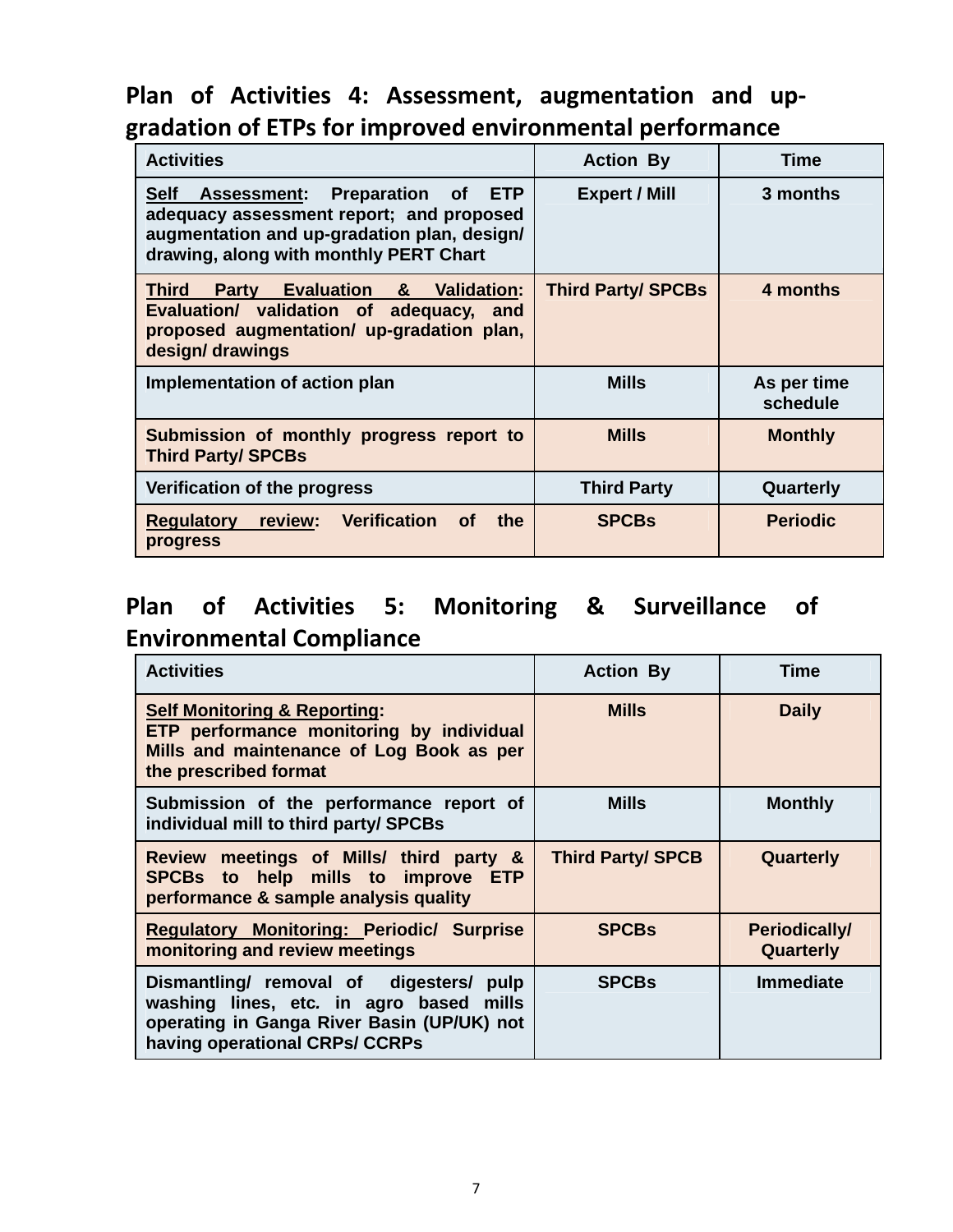| Organisation of training programmes on   |  |  |
|------------------------------------------|--|--|
| process technology, best practices, ETP  |  |  |
| operation & maintenance, Sample analysis |  |  |
| <b>etc</b>                               |  |  |

# **Plan of Activities 6: Strengthening of Environmental Cell and Laboratory in Industry to ensure improved Environmental Compliance**

### **Setting up of lab facility at Paper Mills for Effluent Analysis**

- (a) Minimum Analysis Facilities for pH, DO, TSS, TDS, BOD, COD, Colour, AOx and SAR
- (b) Appointment of scientific and technical staff
- (c) Training of the Staff
- (d) Frequency of the Analysis

| <b>Parameters</b> | <b>Frequency of sampling</b> |
|-------------------|------------------------------|
| pH                | <b>Daily</b>                 |
| TSS, mg/l         | <b>Daily</b>                 |
| BOD, mg/l         | Weekly                       |
| COD, mg/l         | <b>Daily</b>                 |
| TDS, mg/l         | <b>Daily</b>                 |
| Colour, PCU       | <b>Daily</b>                 |
| AOx, mg/l         | <b>Monthly</b>               |
| <b>SAR</b>        | <b>Monthly</b>               |

### **Operation & Maintenance of ETP**

To achieve the designed performance from ETP, it is necessary to operate it under optimum conditions so as to meet the environmental discharge standards for which regular maintenance and analysis of performance parameters is necessary. For proper and optimum operation of ETPs, the mills should ensure: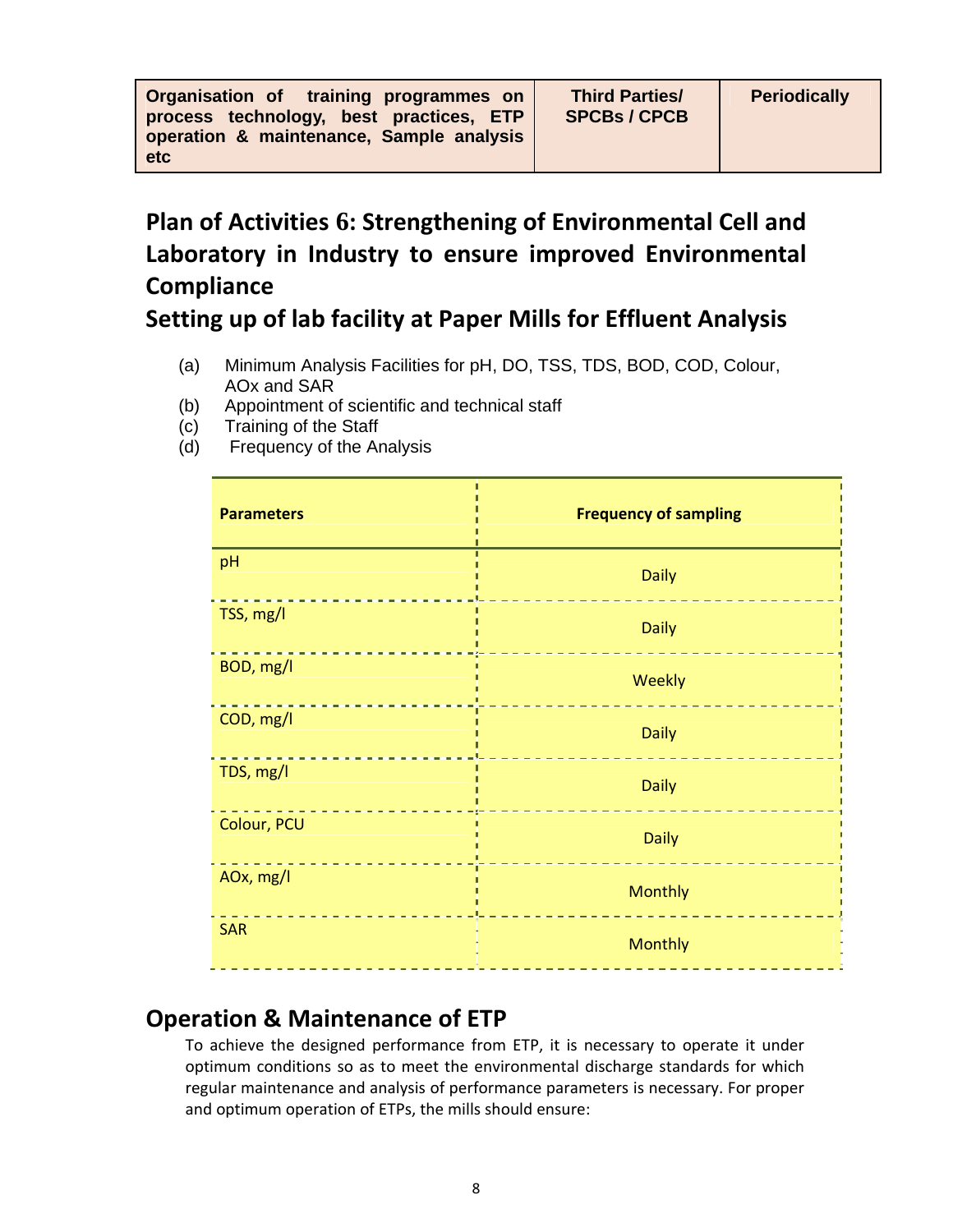#### **(a) Key guidelines for Operation & Maintenance**

- Ensure proper and optimum conditions as per the designed specification and manufacturer's instruction.
- Avoid fluctuation in effluent flow and pollution load so as to reduce the shock load to biomass and the system as a whole.
- Ensure proper addition of nutrients
- Maintain required level of MLSS/MLVSS concentration during biological treatment.
- Maintain desired level of DO in the aeration tank (1‐2 mg/l).
- Ensure periodic & timely withdrawal of sludge from the clarifiers.
- Proper maintenance of electric motors and pumps etc.
- Documentation
- Fresh water consumption, effluent discharge, effluent analysis , and ETP chemical & utility (like steam and power) consumption to be properly recorded

#### **(b) Documentation**

The fresh water consumption, effluent discharge, effluent analysis & ETP chemical consumption shall be recorded in prescribed formats. 

### **CREATION OF ENVIRONMENTAL MAANGEMENT CELL (EMC)**

Every mill will compulsorily set up an Environmental Cell to effectively monitor the environmental compliance. The Environmental Cell will constitute of:

- Unit / Business Head
- ETP In-charge
- Process Operations Heads

#### **Duties of Environmental Management Cell**

- The Environmental Cell shall review the water consumption , measures taken and identify the areas for water conservation, resource recovery & pollution reduction every week.
- A detailed minutes of the decisions taken will be recorded and circulated to all members of Environmental Cell and follow up of the decisions will be monitored by the Unit Head & ETP Incharge.
- Review to be made in case of non compliance by any department
- Internal Audit to be done by the EMC on quarterly basis
- External Environmental audit on annual basis.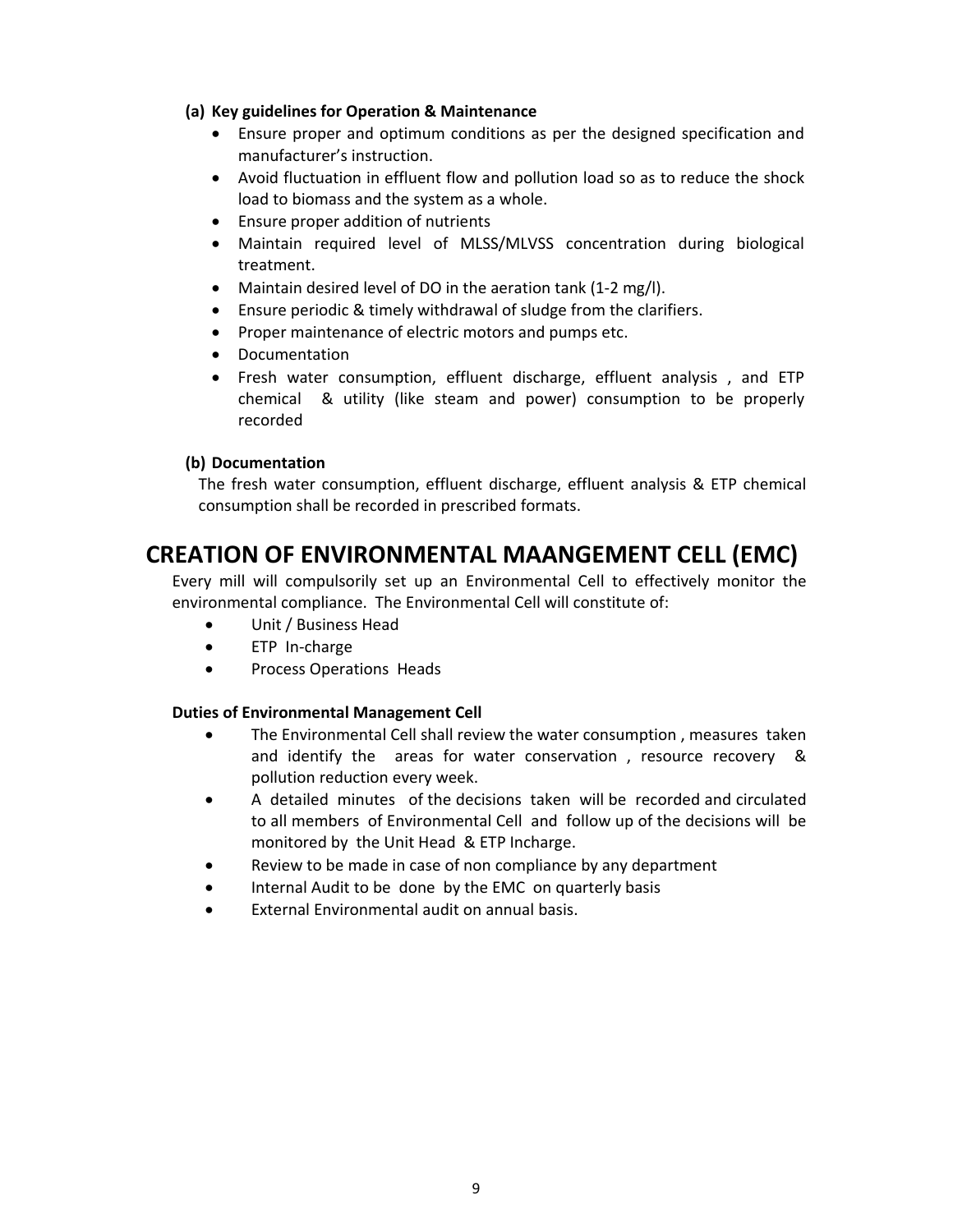# **7. Resource Planning**

# **(a) Distribution of Pulp & Paper Mills in the Country**

| <b>State</b>          | <b>No. of Mills</b> |
|-----------------------|---------------------|
| Gujarat               | 123                 |
| <b>Maharashtra</b>    | 112                 |
| <b>Tamil Nadu</b>     | 108                 |
| <b>Uttar Pradesh</b>  | 99                  |
| Punjab                | 61                  |
| <b>Andhra Pradesh</b> | 53                  |
| <b>West Bengal</b>    | 36                  |
| <b>Uttarakhand</b>    | 31                  |
| <b>Karnataka</b>      | 29                  |
| Haryana               | 21                  |
| <b>Madhya Pradesh</b> | 19                  |
| Rajasthan             | 16                  |
| <b>Kerala</b>         | 15                  |
| <b>Others</b>         | 43                  |
| <b>Total</b>          | 766                 |

 **Source: Directory published by IARPMA**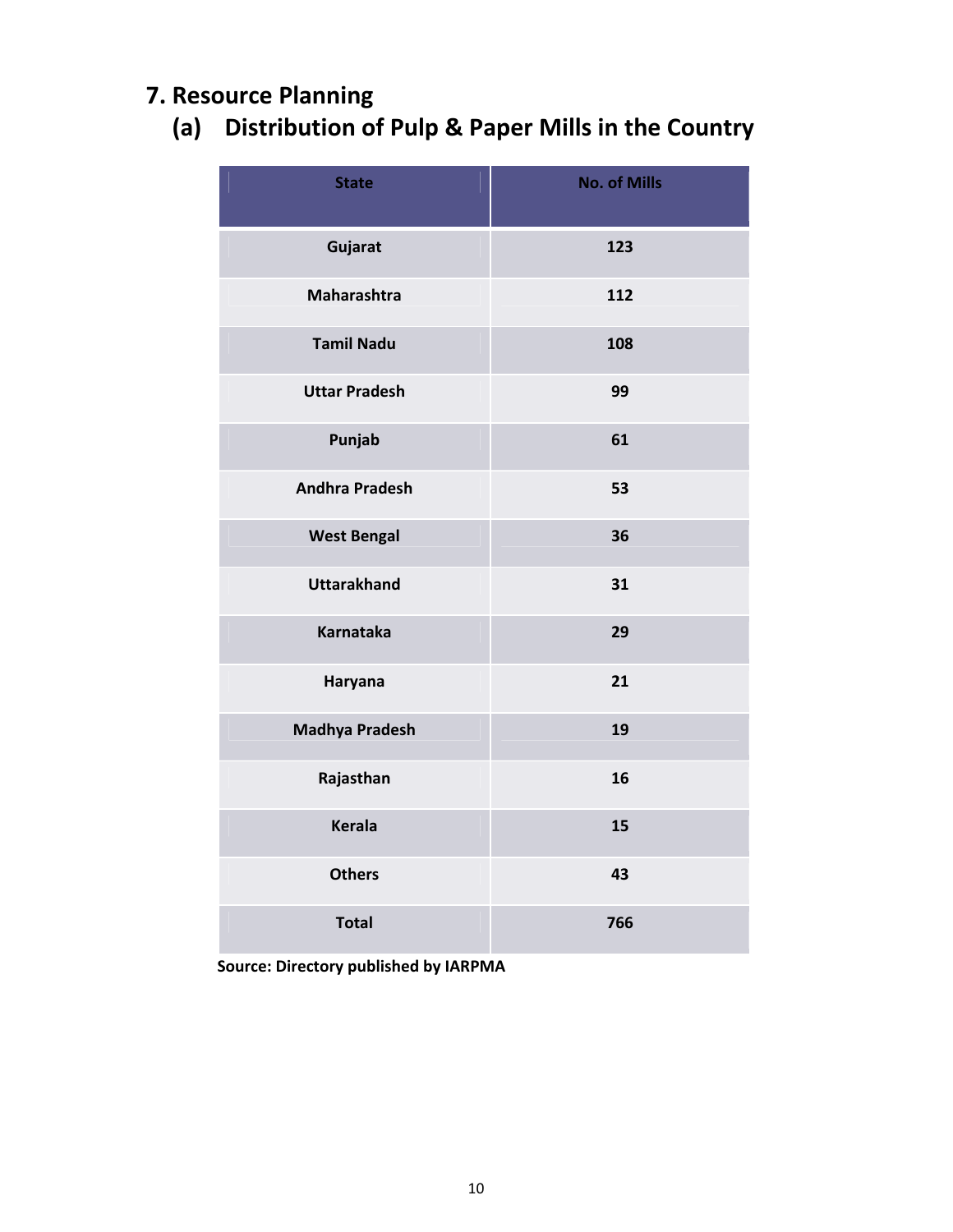#### **Table: Structure of Indian Paper Industry**

|                                       | No. of       | Production, | <b>Production</b> |
|---------------------------------------|--------------|-------------|-------------------|
|                                       | <b>Mills</b> | <b>Mtpa</b> | Share (%)         |
| Wood based (Large Integrated)         | 30           | 3.40        | 31                |
| Agro based (Medium Scale)             | 150          | 2.42        | 22                |
| Recycle Fibre based (Medium and Small | 579          | 5.10        | 47                |
| Scale)                                |              |             |                   |
| <b>Total</b>                          | 759          | 10.92       | 100               |

**Source: Working Group report of 12th FYP**

Implementation of the Charter and to comply with the prescribed norms/ standards shall be the sole responsibility of the Pulp & Paper Mills. The entire cost towards implementation of the Charter as per the Plan of Activities shall be borne by the individual Pulp & Paper Mills. Pulp & Paper Mills shall carry out all the activities related to self assessment, preparation of action plan, including PERT Chart, implementation of the Charter and self compliance reporting. Participating mills may take technical/ logistic assistance of experts or their Associations for carrying out various activities as per the Plan of Activities. Some of the activities to be carried out by the individual mills on their own or through their experts/ associations are as under:

- 1. Preparation of inventory of existing process technologies and practices.
- 2. Identification of process technological up-gradation requirement w.r.t. the Charter.
- 3. Preparation of Action Plan, including monthly PERT Chart for implementation of the Charter for technological and process up‐gradation.
- 4. Implementation of technological up-gradation action plan and submission of monthly progress report.
- 5. Preparation of ETP adequacy assessment report w.r.t. environmental compliance, actual production, pollution load generation and targeted water consumption; and design, drawing and preparation of proposed augmentation and up‐gradation plan, including monthly PERT Chart in accordance with the Charter
- 6. Implementation of ETP up‐gradation action plan and submission of monthly progress report.
- 7. Installation of sealed flow meter along with running hours meter on bore wells
- 8. Installation of flow meters at individual inlet pipe line of different process operation.
- 9. Provision of water reservoir and supply of process water from reservoir only; and provision for collection tank / reservoir for backwater for reuse into the process.
- 10. Setting up of online flow meter/ V notch ( $\omega$  60° or 90° angle) to monitor final effluent discharge.
- 11. Colour coding of pipe lines carrying recycled process water and fresh process water.
- 12. Maintenance of log book to record daily water drawl from bore wells.
- 13. Maintenance of log book by individual process unit for recording daily water consumption.
- 14. Setting up of maximum water consumption targets for individual unit operation.
- 15. Report preparation of existing water consumption‐ section wise, reuse/ recycle practices, strategies/ work plan to achieve fresh water consumption targets.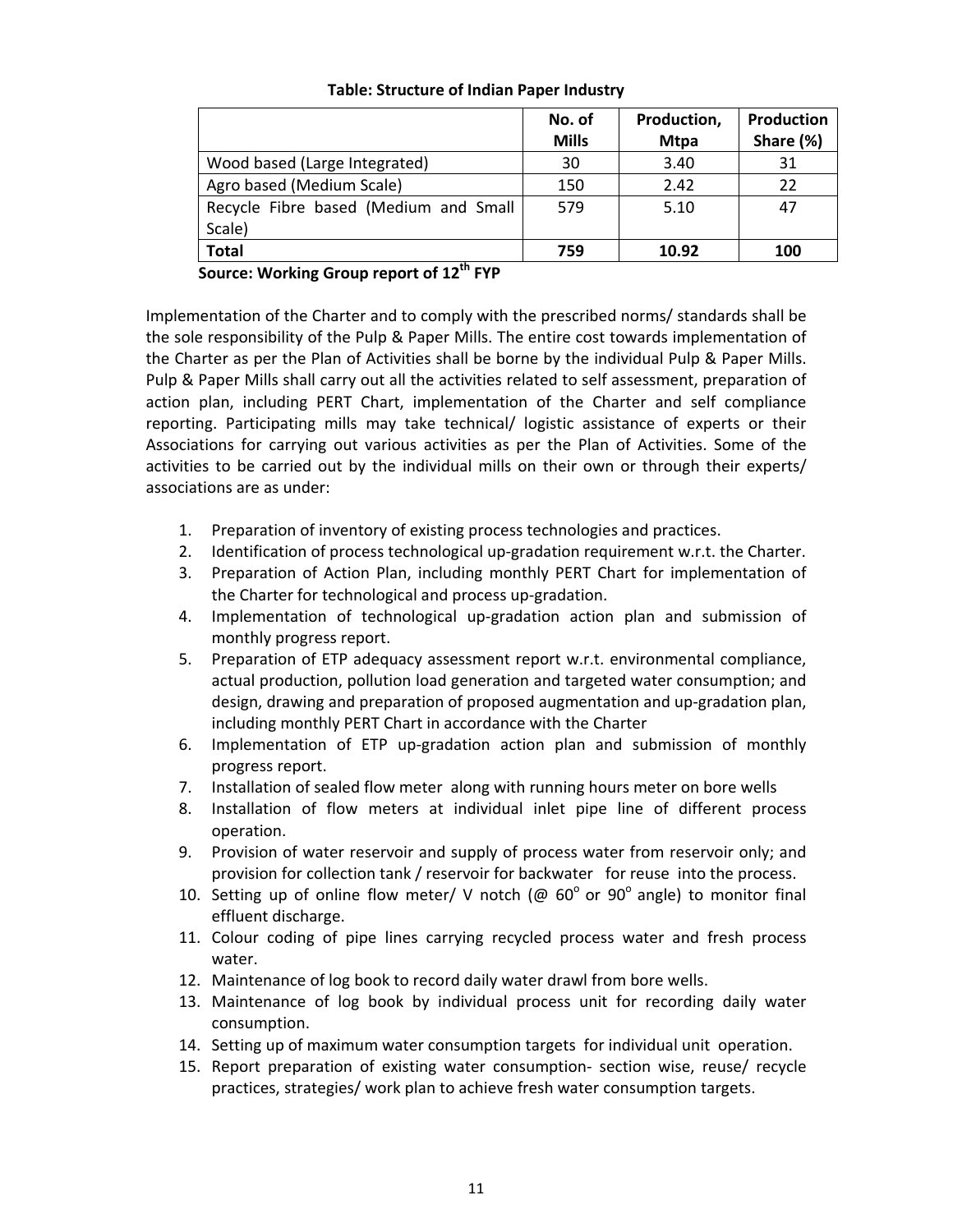- 16. Implementation of water recycling action plan and submission of monthly progress report.
- 17. Self monitoring and reporting: Daily ETP performance monitoring and maintain Log Book as per the prescribed format.
- 18. Participation in periodic review meeting to be held by Third Party (association/ CPPRI)/ SPCB/ CPCB.
- 19. Strengthening of Environmental Cell and Laboratory facilities
- 20. Organising training programme for their personnel.

### **(b) Empanelled Experts**

Third Parties (Pulp & Paper Mills Associations/ CPPRI) may empanel experts for preparation of assessment reports, action plans for process & ETP up‐gradation, effluent sample analysis, etc. The empanelled expert(s) will provide technical support to individual mills or Associations in implementation of the Charter as delineated under Plan of Activities.

# **(c) Third Party: Pulp & Paper Mills Associations/ Central Pulp & Paper Research Institute (CPPRI)**

Each of the participating mills have to join either any one of the identified Third Parties or their respective SPCBs/ PCCs for evaluation & validation of their technical reports (self assessment and planning reports: Preparation of inventory, ETP Adequacy & upgradation, and Action plans to implement the Charter), and physical verification of their progress reports under the Charter implementation programme.

Third Party shall play pivotal role in encouraging their member mills in implementation of the Charter and shall facilitate individual mills by arranging technical and logistic supports. Pulp & Paper Mills Associations/ Central Pulp & Paper Research Institute (CPPRI) have been identified as Third Party to facilitate the industry in implementation of the Charter and monitoring.

CPPRI is an expert organisation on Pulp & Paper Technology under aegis of Ministry of Commerce & Industry, Government of India, whereas Pulp & Paper Associations shall engage Expert Institutions like IITs/ NEERI/ NPC/ EPTRI /any other reputed environmental consultants/ organisations or set up Expert Committee(s) for evaluation & Validation of technical reports Submitted by the participating Mills and physical verification of the progress reports.

#### **Third Parties:**

- 1. Central Pulp & Paper Research Institute (CPPRI)
- 2. Indian Paper Manufacturers Association (IPMA)
- 3. Indian Agro & Recycled Paper Mills Association (IARPMA)
- 4. South India Kraft Paper Manufacturer Association, Chennai
- 5. Paper Unit Chapter, Kumaun Garhwal Chamber of Commerce and Industry (KGCCI)
- 6. Paper Manufacturer Association (PMA), Uttar Pradesh
- 7. Gujarat Paper Mills Association, Vapi
- 8. Andhra Pradesh Paper Mills association, Rajahmundry
- 9. Aurangabad Paper Mills Association
- 10. Indian Recycle Paper Association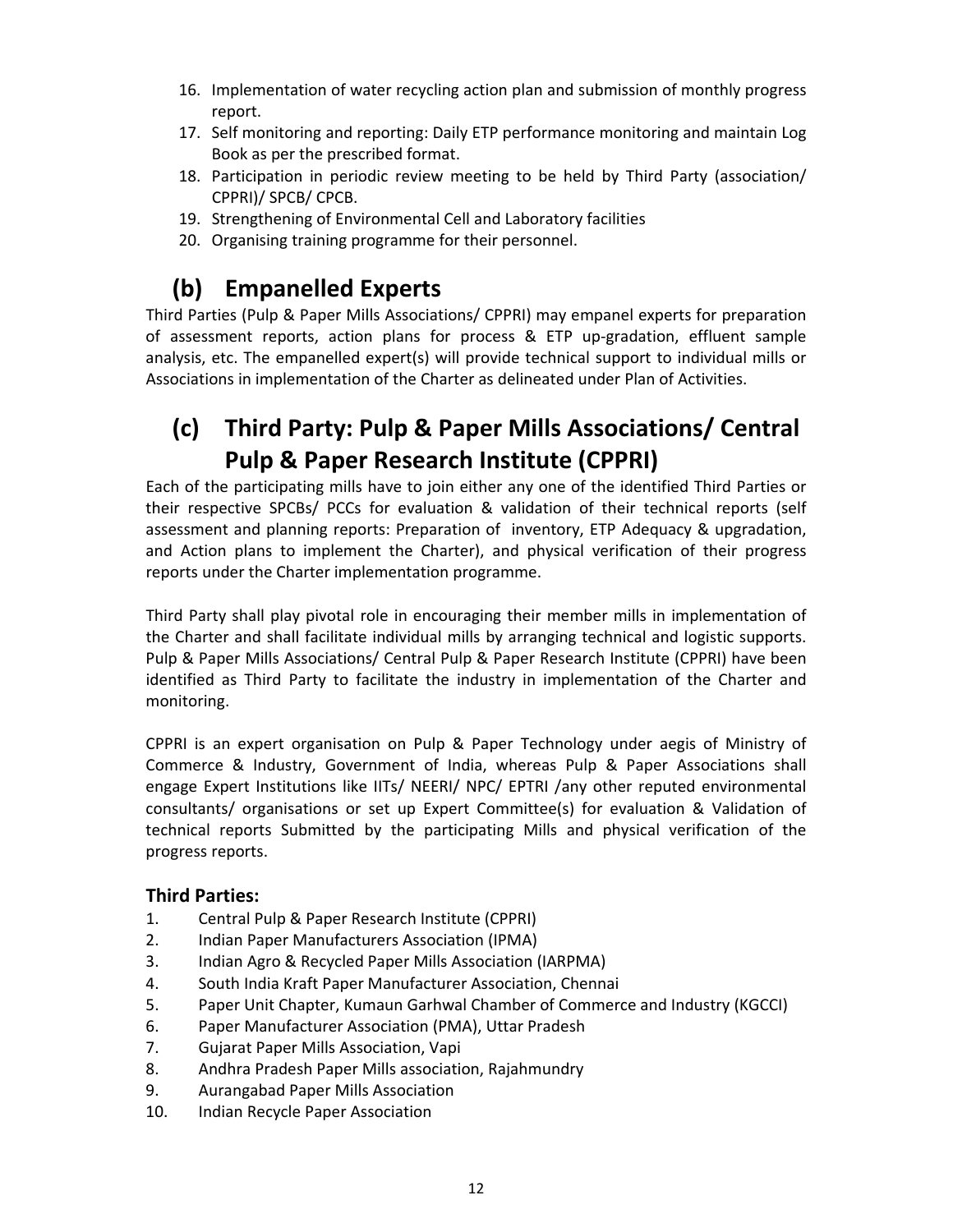- 11. Indian Newsprint Manufacturers Association
- 12. Indian Agro & Recycled Paper Mills Association (IARPMA) / Gujarat Chapter Ahmadabad
- 13. Any other local/ state/ national level industry associations registered as per the established norms, and having at least 15 Pulp & Paper Mills as member units.

Participating Mills will have option to select and join any one as the Third Party from the list of third parties. Once joined the selected Third Party, the participating mills shall not be allowed to change their selected Third Party for a period of at least one year and change of third party will be allowed only after written permission from their respective SPCB/ PCC. The Third Party shall perform following activities as per the Plan of Activities:

Preparation of list of experts/ Institutions to facilitate Mills in preparation of self assessment & planning reports

Engagement of Expert Institutions like IITs/ NEERI/ NPC/ EPTRI /any other reputed environmental consultants/ organisations or setting up of Expert Committee for Evaluation & Validation of following reports Submitted by the participating Mills

- $\checkmark$  ETP adequacy assessment report, design / drawings and proposed augmentation/ upgradation plan as per Charter
- $\checkmark$  Inventory, upgradation requirements and action plan for process upgradation
- $\checkmark$  Work plan by mills for reduction in water consumption/ effluent generation

#### **Initial Phase**

- 1. Evaluation & validation of individual mills Action Plan, including PERT Chart for implementation of the Charter for technological and process up-gradation.
- 2. Evaluation & validation of individual mills ETP adequacy assessment report w.r.t. environmental compliance, actual production, pollution load generation and targeted water consumption; and design, drawing and proposed augmentation and up‐gradation plan, including PERT Chart in accordance with the Charter
- 3. Evaluation & validation of individual mills assessment report of existing water consumption‐ section wise, reuse/ recycle practices; and their strategies/ work plans to achieve fresh water consumption targets.

#### **Quarterly Activities**

- 1. Verification of progress made by individual mills on process technology / ETP upgradation as per their action plans
- 2. Verification of individual mills fresh water consumption, effluent generation and water recycling achievement, etc. .
- 3. Verification of progress reports submitted by participating mills
- 4. Compilation of Implementation Status Report for Submission to SPCBs/ CPCB
- 5. Compilation of ETPs performance report for submission to SPCBs/ CPCB
- 6. Organising Quarterly review meetings with participating mills/ SPCBs/ CPCB

**Periodical:** Organise training/ workshop programmes on process technology & best practice, ETP operation & maintenance, sampling & analysis, etc for mill personnel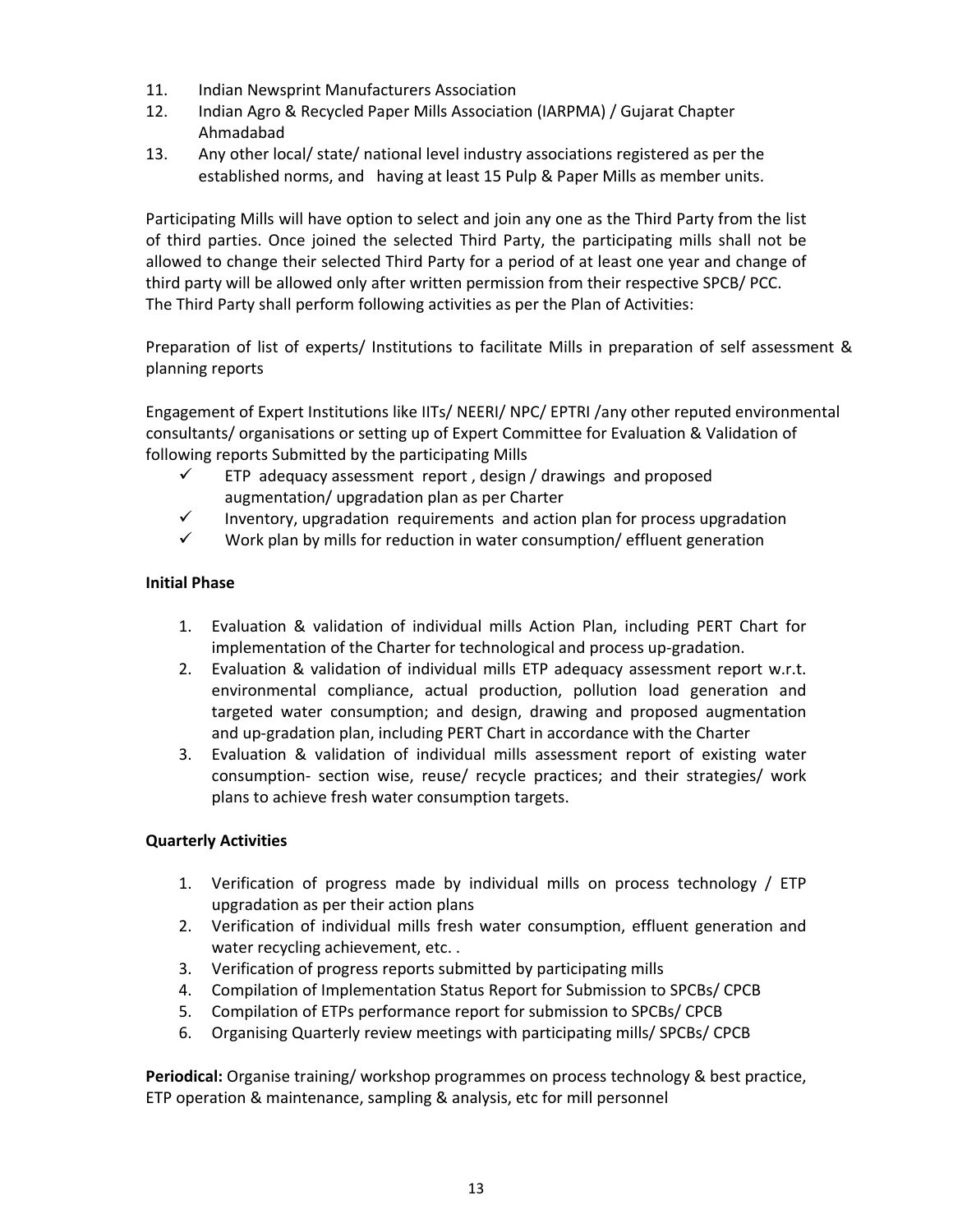Cost of engaging third party/expert will be borne by the member mills. Participating Mills shall pay/ reimburse fee to their selected Third Party towards meeting the expenditure for carrying out various activities/ responsibilities assigned/ to be assigned from time to time to the Third Party under the Charter. Each of the identified Third Parties shall provide the estimated project cost as per the scope of work to member mills willing to join them, who shall also be responsible for ensuring the payment of the services to third party.

# **(d) SPCBs/ PCCs**

SPCBs/ PCCs shall ensure proper implementation of the Charter by the individual mills. They shall be responsible for monitoring and surveillance activities to ensure environmental compliance. Participating Pulp & Paper Mills will not be allowed, under any circumstances, for bypassing of ETP systems and discharge of partially/ untreated effluent or episodic discharge. In case of any serious/ significant violation of the prescribed norms, concerned SPCBs will take appropriate actions, including issuance of closure directions under the Water/ Air Acts/ E(P)Act.

Each of the participating mills shall have option to join either any one of the identified Third Parties or their respective SPCBs/ PCCs for evaluation & validation of their technical reports (self assessment and planning reports: Preparation of inventory, ETP Adequacy & upgradation, and Action plans to implement the Charter), and physical verification of their progress reports under the Charter implementation programme.

SPCBs/ PCCs shall constitute Expert Committee(s) for Evaluation & Validation of following reports directly submitted by the participating Mills (if any) to SPCBs/ PCCs

- $\checkmark$  ETP adequacy assessment report, design / drawings and proposed augmentation/ upgradation plan as per Charter
- $\checkmark$  Inventory, upgradation requirements and action plan for process upgradation
- $\checkmark$  Work plan for reduction in water consumption/ effluent generation

Some of the activities identified for UEPCB/ UPPCB are as under:

- $\triangleright$  To ensure proper implementation of the Charter by the individual mills
- ¾ Responsible for monitoring and surveillance activities to ensure environmental compliance
- $\triangleright$  To take appropriate actions under the Water/ Air Acts/ E(P)Act in case of any serious/ significant violation of prescribed norms
- $\triangleright$  Participation in evaluation /validation of the status assessment reports, action plan for Charter implementation/ process/ ETP upgradation
- ¾ Quarterly review meetings of Mills, Third Parties & CPCB to facilitate mills in timely implementation of the Charter
- ¾ Constitution of Expert Committee for Evaluation & Validation of following reports directly submitted by the participating Mills (if any) to SPCBs (Mill has to decide where to submit the report, either to association or to SPCB).
	- $\checkmark$  ETP adequacy assessment report, design / drawings and proposed augmentation/ upgradation plan as per Charter
	- Inventory, upgradation requirements and action plan for process upgradation
	- $\checkmark$  Work plan for reduction in water consumption/ effluent generation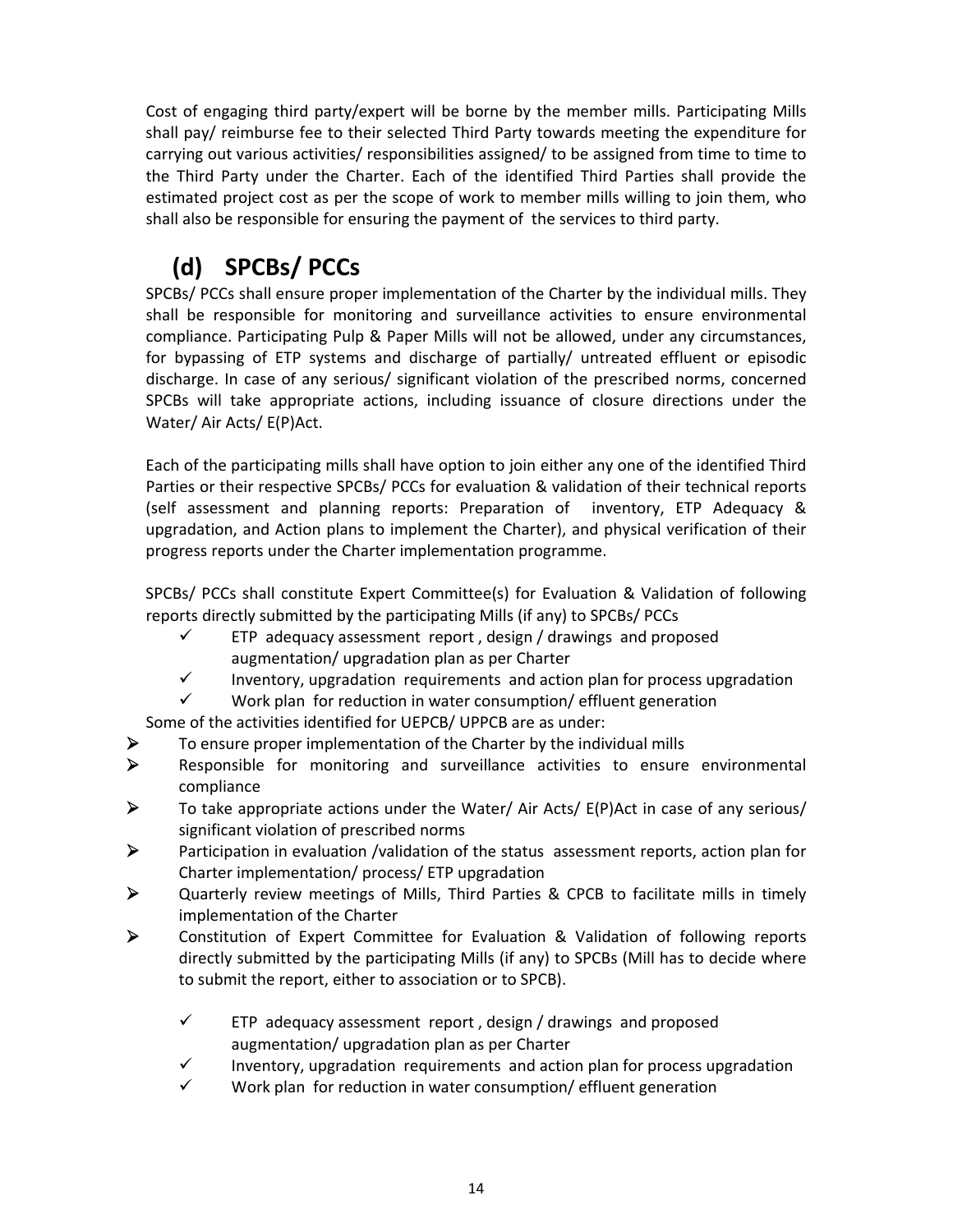- $\triangleright$  Surveillance Activities
	- $\checkmark$  Verification of progress reports (on quarterly basis in case directly submitted by participating mills, and on random basis in case of submission through Third Party)
	- $\checkmark$  Compilation of Implementation Status Report for Submission to CPCB on Quarterly basis
	- $\checkmark$  Surprise monitoring
- 

¾ Organising Quarterly Review meetings of participating Mills, Third Parties & CPCB to assess status of implementation of Charter and environmental compliance by mills.

# **(e) CPCB**

CPCB shall supervise and co‐ordinate with stake holders namely participating Pulp & Paper Mills, Third Parties (Associations/ CPPRI), Expert Institutions, and SPCBs/ PCCs. CPCB shall periodically review the progress of implementation of the Charter and carry out environmental compliance assessments. Based on findings of the review meetings, CPCB shall take necessary actions namely modification in the Charter/ Action Plan/ roles & responsibilities of participating agencies.

Some of the activities identified for CPCB are as under:

- 1. Participation in review meetings organised by third parties/ SPCBs
- 2. Organising quarterly/ half-yearly review meetings of participating mills/ third parties/ SPCBs to review the progress of the Charter implementation programme
- 3. To supervise, co‐ordinate and support to stake holders
- 4. To take necessary actions namely modification in the Charter/ Action Plan/ roles & responsibilities of participating agencies, interpretation of the provisions prescribed under the Charter, approval for any state of the art technology, etc.

### **8. Conditions Necessary for Timely Implementation of the Charter**

- 1. CPCB shall issue appropriate directions/ guidelines to SPCBs/ PCCs for issuance of directions/ instructions to Pulp & Paper Mills operating in their respective States/ UTs for implementation the Charter as per the Plan of Activities.
- 2. SPCBs/ PCCs shall issue appropriate directions/ guidelines to Pulp & Paper industries operating in their respective States/ UTs to implement the Charter as per the Plan of Activities.
- 3. The implementation of the Charter will be considered to be commenced on the date of issuance of directions/ instructions from SPCBs/ PCCs and the entire action plan will be implemented before December 31, 2019.
- 4. Participating Pulp & Paper Mills may submit Affidavit to their respective SPCBs/ PCCs for implementation of the Charter as per the Plan of Activities and other Terms & Conditions.
- 5. Pulp & Paper Mills shall sign MoUs/ Agrrements with their selected Third Parties (Associations/ CPPRI) to participate in the programme as per the Plan of Activities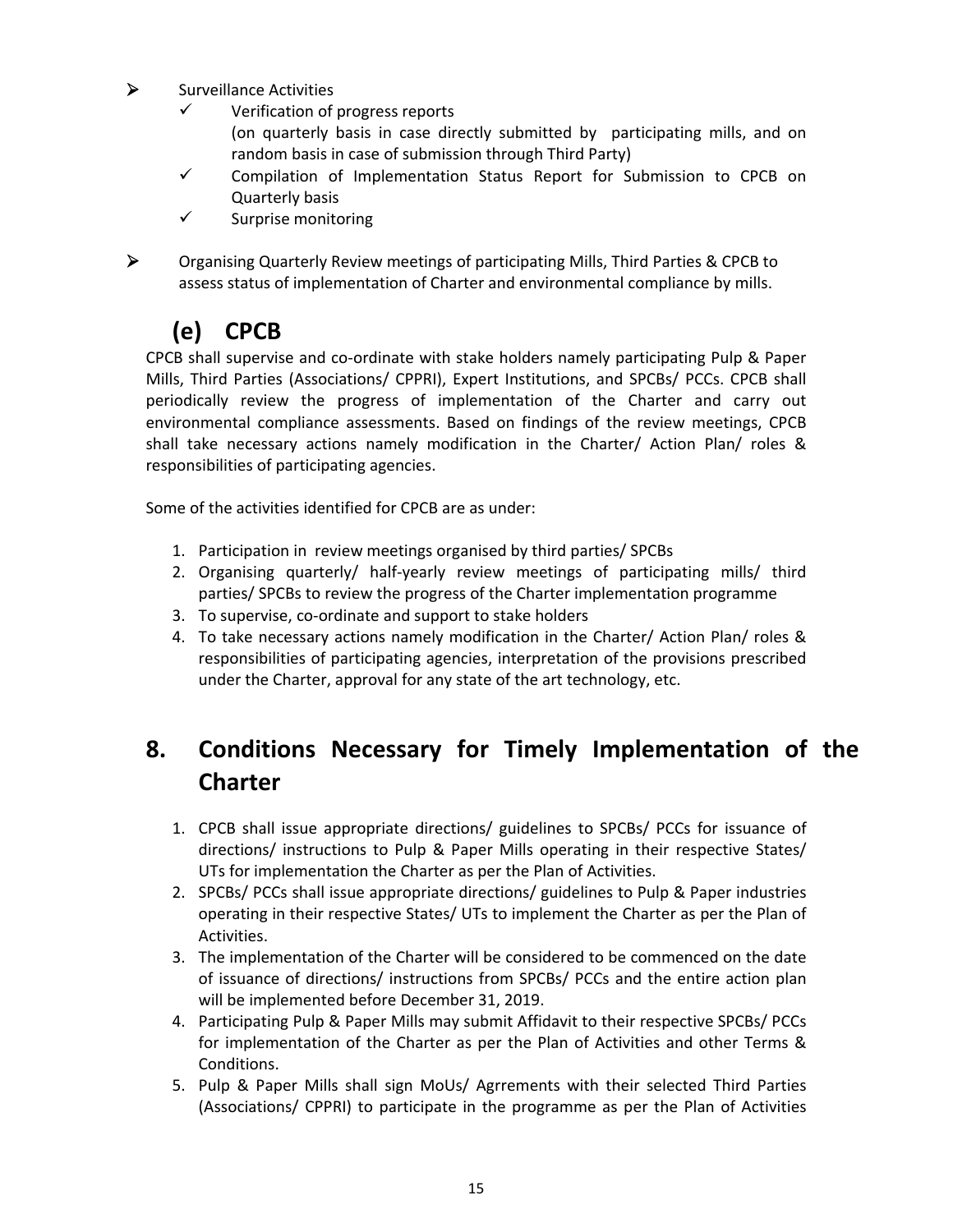and to reimburse the third party expenditure and shall sanction the project as per their mutual agreed ToR.

- 6. Pulp & Paper Mill Associations, which have agreed to implement the Charter as per CPCB/ SPCBs directives/ guidelines, will be allowed to achieve short term, medium term and long term objectives as prescribed by the Charter within the agreed implementation period. Participating Pulp & Paper Mills will not be allowed, under any circumstances, for bypassing of ETP systems and discharge of partially/ untreated effluent or episodic discharge. In case of any violation on continuous basis or serious/ significant violations, SPCBs/ PCCs will take appropriate actions, including issuance of appropriate directions under the provisions of Water/ Air Acts/ Environment (Protection) Act.
- 7. No regulatory impediments: Any process modification, construction activity or any other action required to be undertaken by a mill in pursuit of the objectives of this Charter should receive necessary clearances from SPCBs with utmost speed. Concerned authorities should set in place a fast-track, single-window clearance mechanism.
- 8. Any order/ direction prescribed by any court of law/ tribunal in respect of individual industrial unit or in general, shall overrule the provisions/ norms prescribed under this Charter, and shall be complied by the industry.
- 9. SPCBs/ PCCs may prescribe conditions/ norms, etc. stringent than those prescribed under this Charter, and shall be complied by the industry.
- 10. MOEFCC/ CPCB/ SPCBs/ PCCs may issues directions/ instructions and/ or take up programmes for implementation of advanced technological and managerial tools to achieve further higher technological and compliance status in future for prevention, control and abatement of environmental pollution and to meet the objectives of National Mission for Clean Ganga (NMCG);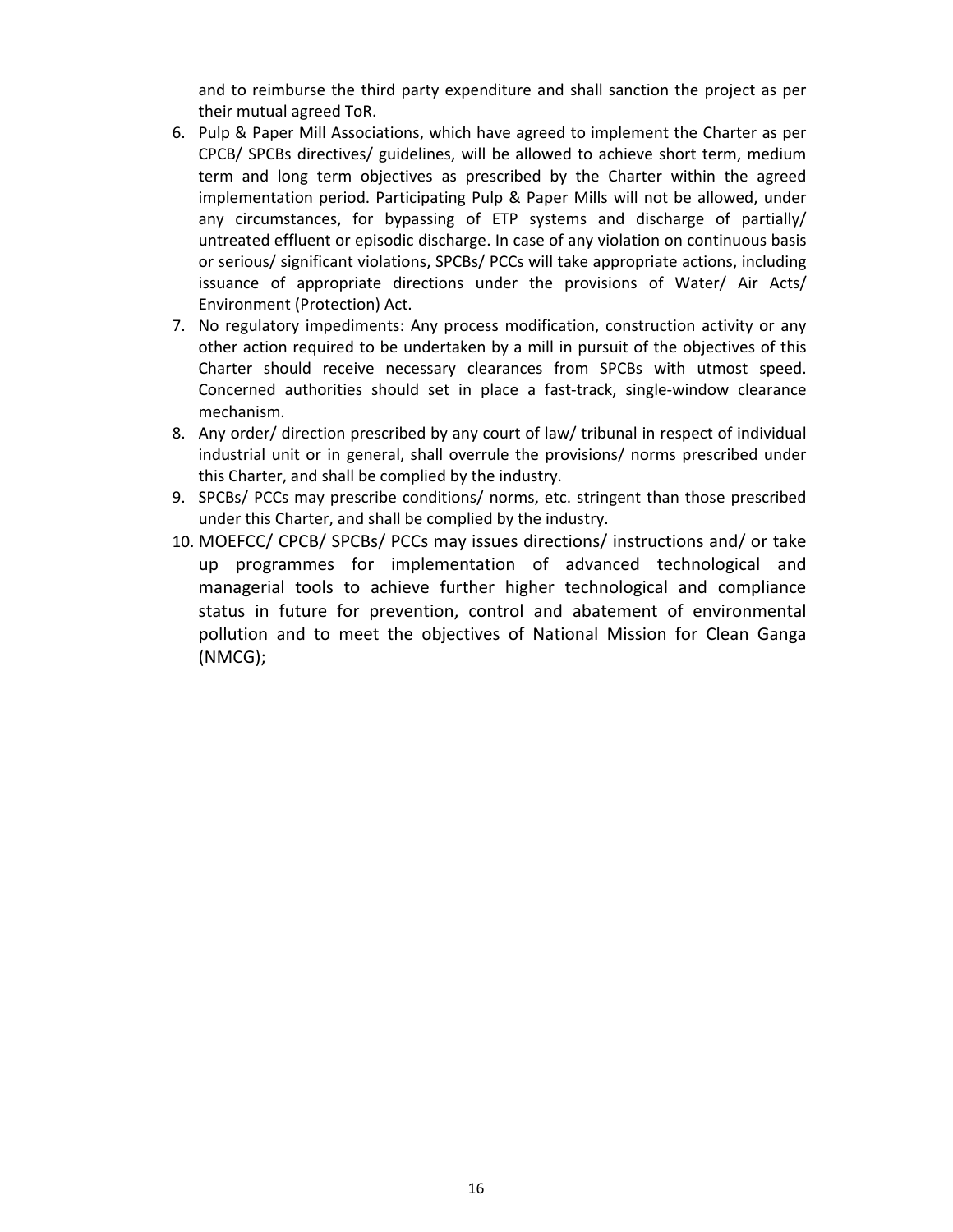# **9. Industry Specific Standards Notified under the Environment (Protection) Rules, 1986**

| <b>Parameters</b> | <b>Large Pulp &amp; Paper Mills</b><br>(Capacity above 24000<br><b>MT/Annum)</b> | <b>Small Pulp &amp; Paper Mills (Capacity</b><br>upto 24000 MT/Annum) |
|-------------------|----------------------------------------------------------------------------------|-----------------------------------------------------------------------|
| pH                | $7.0 - 8.5$                                                                      | $5.5 - 9.0$                                                           |
| TSS, mg/l         | 100                                                                              | 100                                                                   |
| BOD, mg/l         | 30                                                                               | 30                                                                    |
| COD, mg/l         | 350                                                                              |                                                                       |

**Existing Treated Effluent Quality Standards for Pulp & Paper Mills** 

**Total Wastewater Discharge Standards for Pulp & Paper Mills** 

| <b>Large Pulp &amp; Paper mills</b>             | 200 cum/ton of paper produced<br>100 cum/ton for mills established after 1992 |
|-------------------------------------------------|-------------------------------------------------------------------------------|
| Large Pulp & Paper mills (Rayon Grade)          | 150 cum/ton of paper produced                                                 |
| <b>Agro based Small Pulp &amp; Paper mills</b>  | 200 cum/ton of paper produced<br>150 cum/ton for mills established after 1992 |
| <b>Waste paper based Pulp &amp; Paper mills</b> | 75 cum/ton of paper produced<br>50 cum/ton for mills established after 1992   |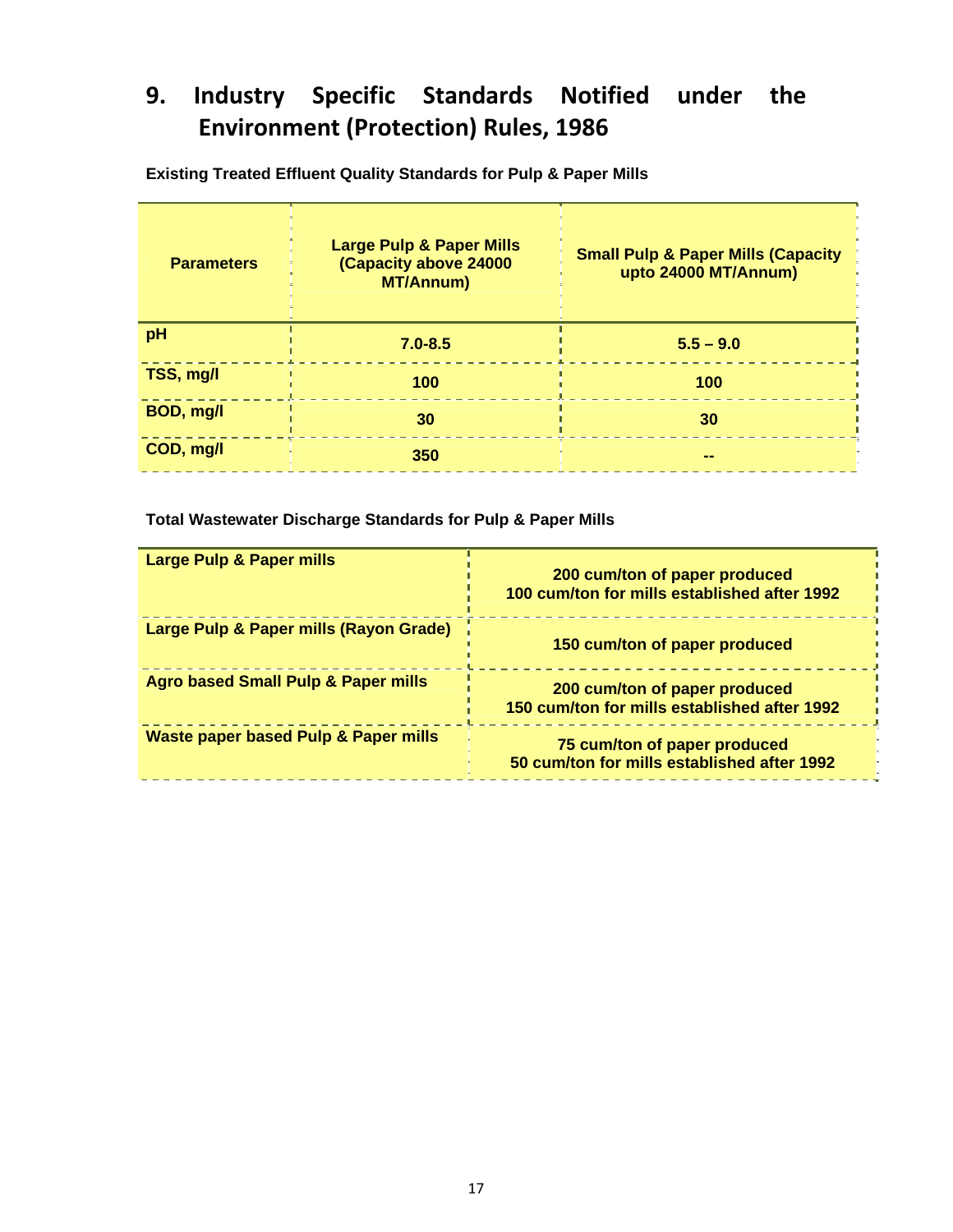### **10. Charter on Water Recycling & Pollution Prevention in Pulp & Paper Industry**

### **10.1 Categories of Indian Pulp & Paper Mills**

#### **Proposed Categorization under the Charter**

- **A1**: Wood Based Pulp & Paper Mills producing bleached grades of chemical pulps, papers, paperboards & newsprint
- **A2**: Wood Based Pulp & Paper Mills producing unbleached grades of chemical pulps, papers and paperboards
- **B1:** Agro Based Pulp & Paper Mills producing bleached grades of chemical pulps, papers, paperboards & newsprint
- **B2:** Agro Based Pulp & Paper Mills producing unbleached grades of papers and paperboards
- **C1:** RCF and Market Pulp Based Paper Mills producing bleached grades of papers, paperboards & newsprint
- **C2:** RCF and Market Pulp Based Paper Mills producing unbleached grades of papers and paperboards
- **D :** RCF and Market Pulp Based Specialty Paper Mills

*Mills that attract classification in more than one category will be deemed to be in the "highest" among those categories. For example, a mill that is both wood and agro based (A1 & B1) will be classified as A1. The only exception will be mills that also manufacture specialty paper on a daily basis as described elsewhere in this proposed Charter.*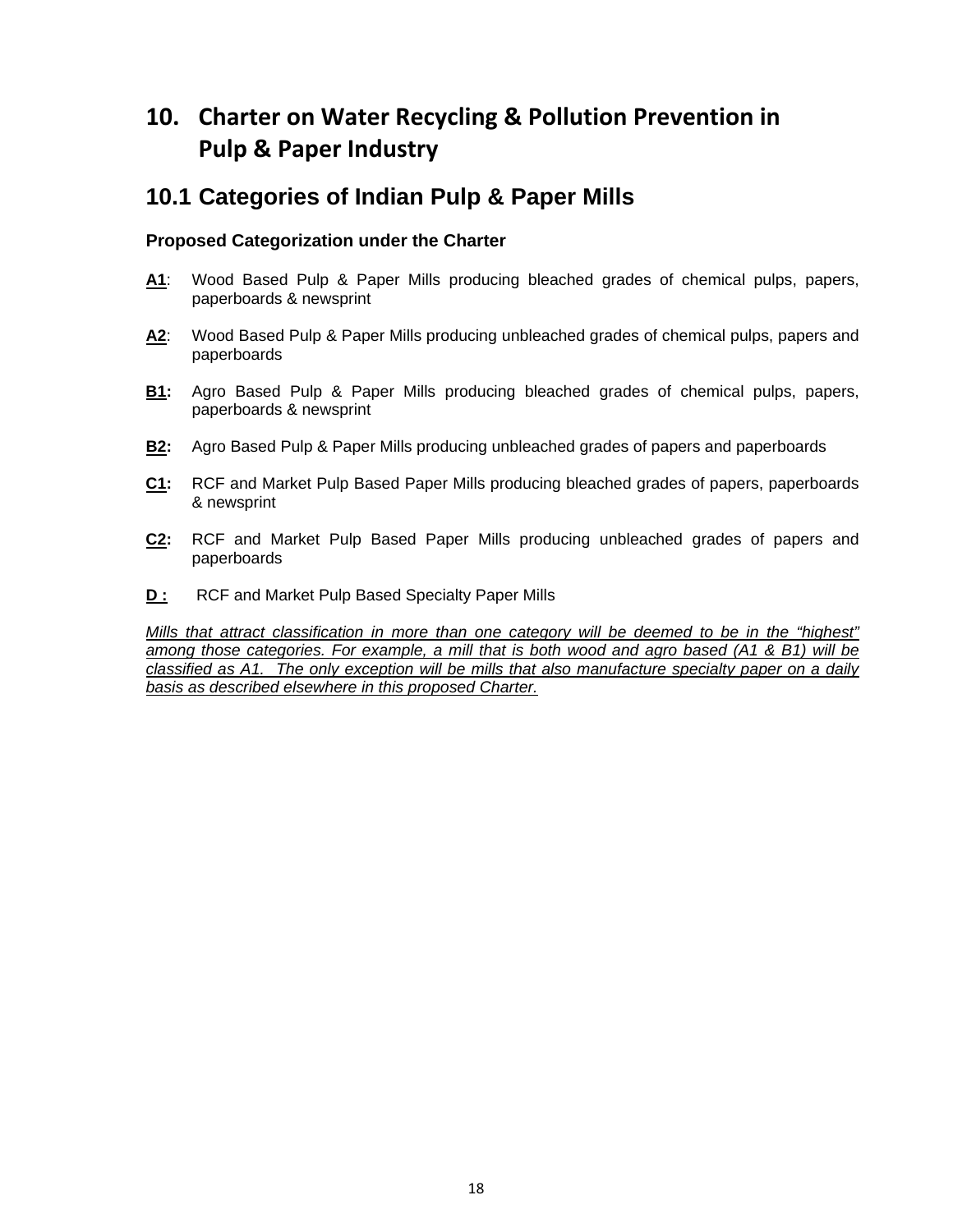### **10.2 Proposed Norms**

| <b>Category</b>                                            | <b>Short Term</b><br><b>Objectives</b> | <b>Medium Term</b><br><b>Objectives</b> | <b>Long Term</b><br><b>Objectives</b> |
|------------------------------------------------------------|----------------------------------------|-----------------------------------------|---------------------------------------|
| A1: Wood Based Pulp & Paper Mills                          | 80                                     | 60                                      | 50                                    |
| A2: Wood Based Pulp & Paper Mills                          | 70                                     | 50                                      | 40                                    |
| <b>B1: Agro Based Pulp &amp; Paper Mills</b>               | 80                                     | 60                                      | 50                                    |
| <b>B2: Agro Based Pulp &amp; Paper Mills</b>               | 70                                     | 50                                      | 40                                    |
| C1: RCF & Market Pulp Based Paper Mills                    | 25                                     | 25                                      | $\overline{20}$                       |
| <b>C2: RCF &amp; Market Pulp Based Paper Mills</b>         | 25                                     | 20                                      | 15                                    |
| D: RCF & Market Pulp Based Specialty Paper<br>$M$ ills $*$ | 80                                     | 60                                      | 50                                    |

Fresh Water Consumption Norms in the Revised Charter (m<sup>3</sup>/t of product)

Notes:

- 1. Short, Medium and Long Term norms become applicable 1yr, 3yrs and 5 yrs respectively, from the date of notification of Charter. Long Term norms will be reviewed 6 months before the expiry of the Medium Term duration.
- 2. "**#**" applies to mills that manufacture **only** specialty papers
- 3. "tpd" refers to Air-Dry (ADt) for pulp; Saleable weight for paper.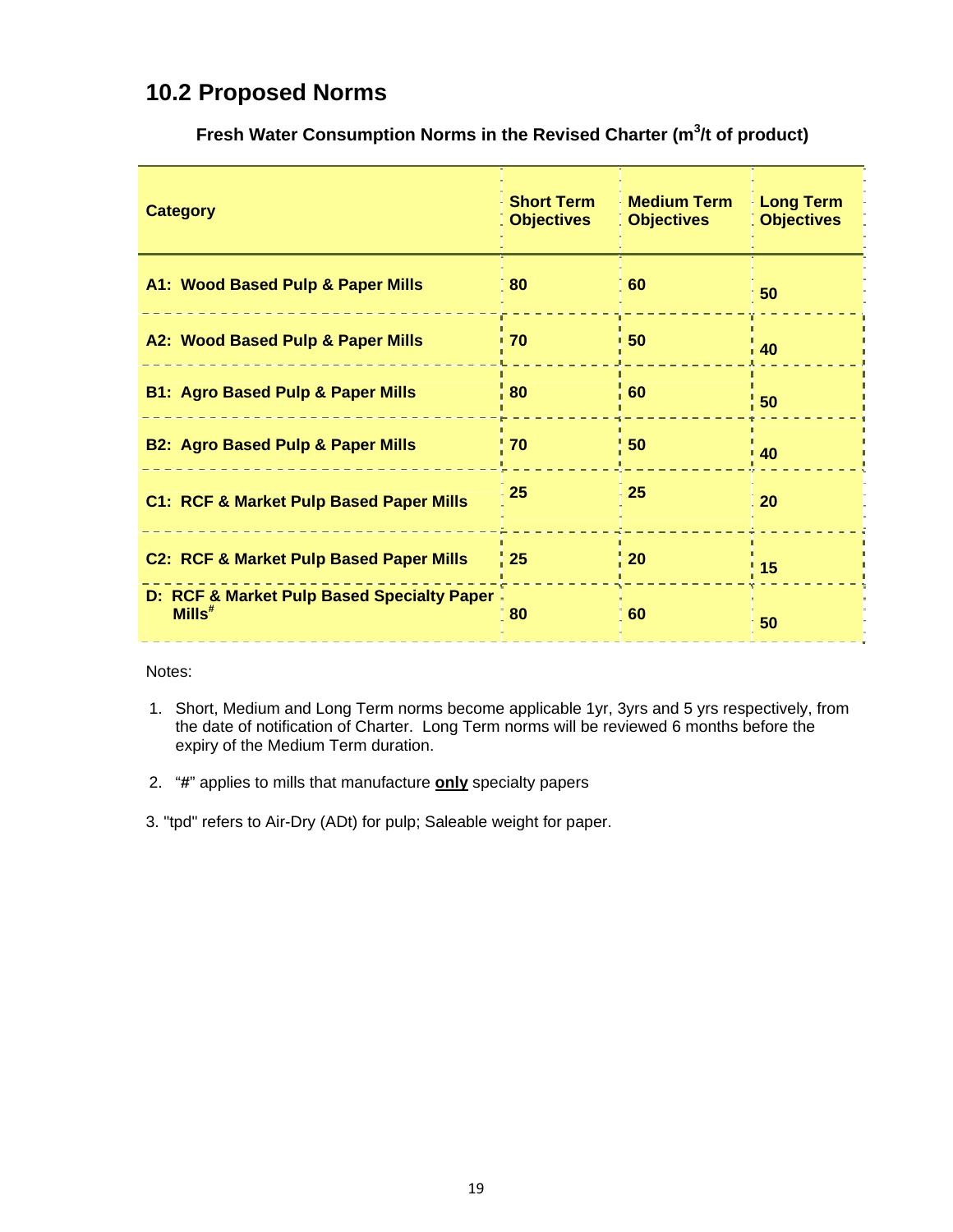| <b>Category</b>                                                        | <b>Short Term</b><br><b>Objectives</b> | <b>Medium Term</b><br><b>Objectives</b> | <b>Long Term</b><br><b>Objectives</b> |
|------------------------------------------------------------------------|----------------------------------------|-----------------------------------------|---------------------------------------|
| A1: Wood Based Pulp & Paper Mills                                      | 70                                     | 50                                      | 40                                    |
| A2: Wood Based Pulp & Paper Mills                                      | 60                                     | 40                                      | 30                                    |
| <b>B1: Agro Based Pulp &amp; Paper Mills</b>                           | 70                                     | 50                                      | 40                                    |
| <b>B2: Agro Based Pulp &amp; Paper Mills</b>                           | 60                                     | 40                                      | 30                                    |
| <b>C1: RCF Based Paper Mills</b>                                       | 20                                     | 20                                      | 15                                    |
| <b>C2: RCF Based Paper Mills</b>                                       | 20                                     | 20                                      | 10                                    |
| <b>D: RCF &amp; Market Pulp Based Specialty</b><br><b>Paper Mills#</b> | 70                                     | 50                                      | 40                                    |

#### **Proposed Effluent Generation Norms in the Revised Charter (m<sup>3</sup> /t of product)**

Notes:

- 1. Short, Medium and Long Term norms become applicable 1yr, 3yrs and 5 yrs respectively, from the date of notification of Charter. Long Term norms will be reviewed 6 months before the expiry of the Medium Term duration.
- 2. "**#**" applies to mills that manufacture **only** specialty papers
- 3. "tpd" refers to Air-Dry (ADt) for pulp; Saleable weight for paper
- 4. Effluent "Discharge" means effluent leaving the outlet of final wastewater treatment stage and inlcudes volumes applied on land within the mill or other mill-owned land. Such application on land is not be drawn from any point before the outlet of the final wastewater treatment stage.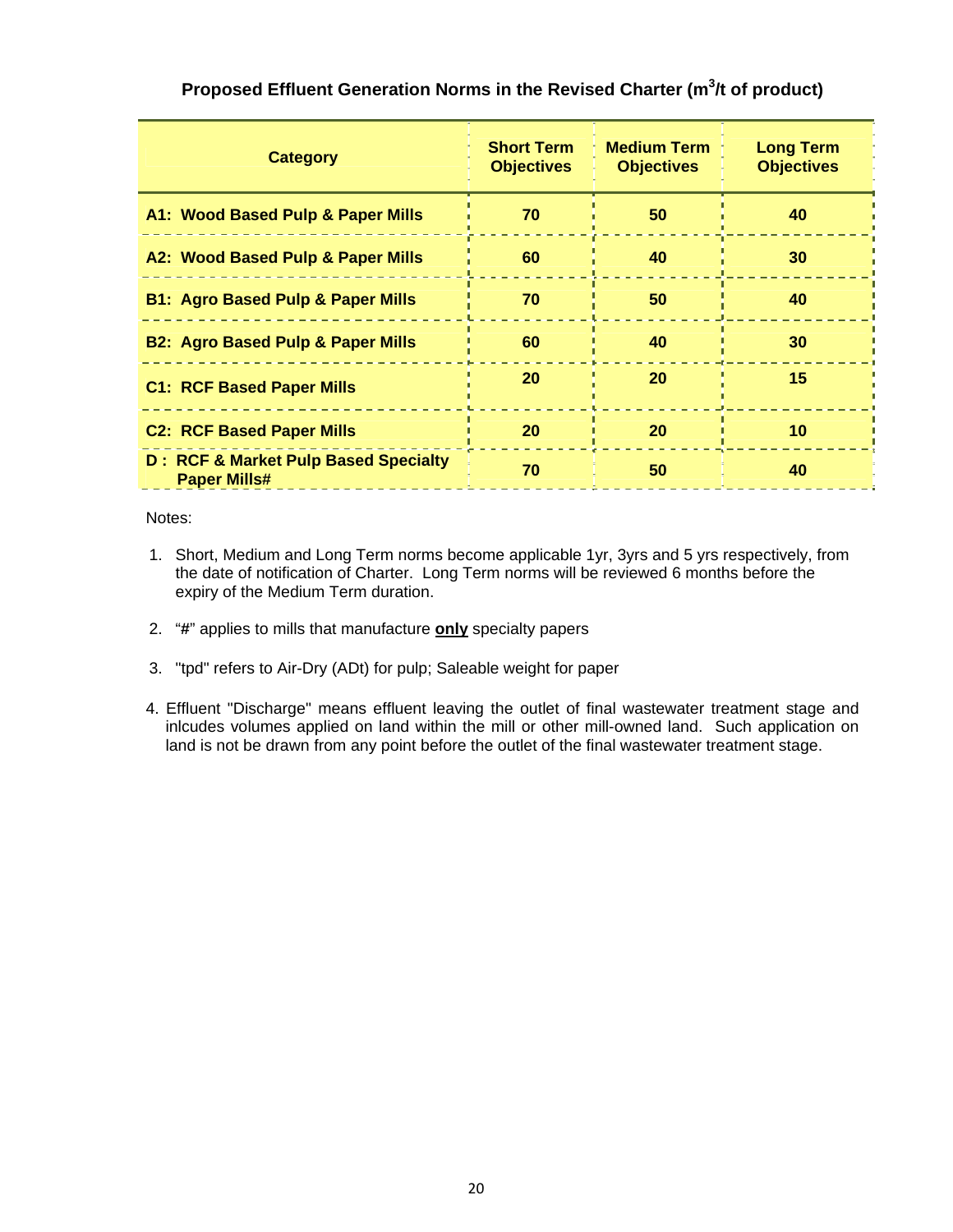#### **Proposed Norms for Treated Effluent Quality for Integrated Pulp & Paper Mills manufacturing Chemical pulp**

| <b>Parameters</b> | <b>Goals</b>           |
|-------------------|------------------------|
| пH                | $6.5 - 8.5$            |
| TSS, mg/l         | 50                     |
| BOD, mg/l         | $<$ 30                 |
| COD, mg/l         | 250                    |
| TDS, mg/l         | 2100                   |
| Colour, PCU       | 500                    |
| AOx, mg/l         | 10                     |
| <b>SAR</b>        | 12 (Short/Medium Term) |
|                   | 10 (Long Term)         |

#### **Proposed Norms for Treated Effluent Quality for RCF and Market Pulp Based Pulp & Paper Mills**

| <b>Parameters</b> | <b>Goals</b>                             |
|-------------------|------------------------------------------|
| pH                | $6.5 - 8.5$                              |
| TSS, mg/l         | 50                                       |
| BOD, mg/l         | < 30                                     |
| COD, mg/l         | 225                                      |
| TDS, mg/l         | 2100                                     |
| <b>SAR</b>        | 12 (Short/Medium Term)<br>10 (Long Term) |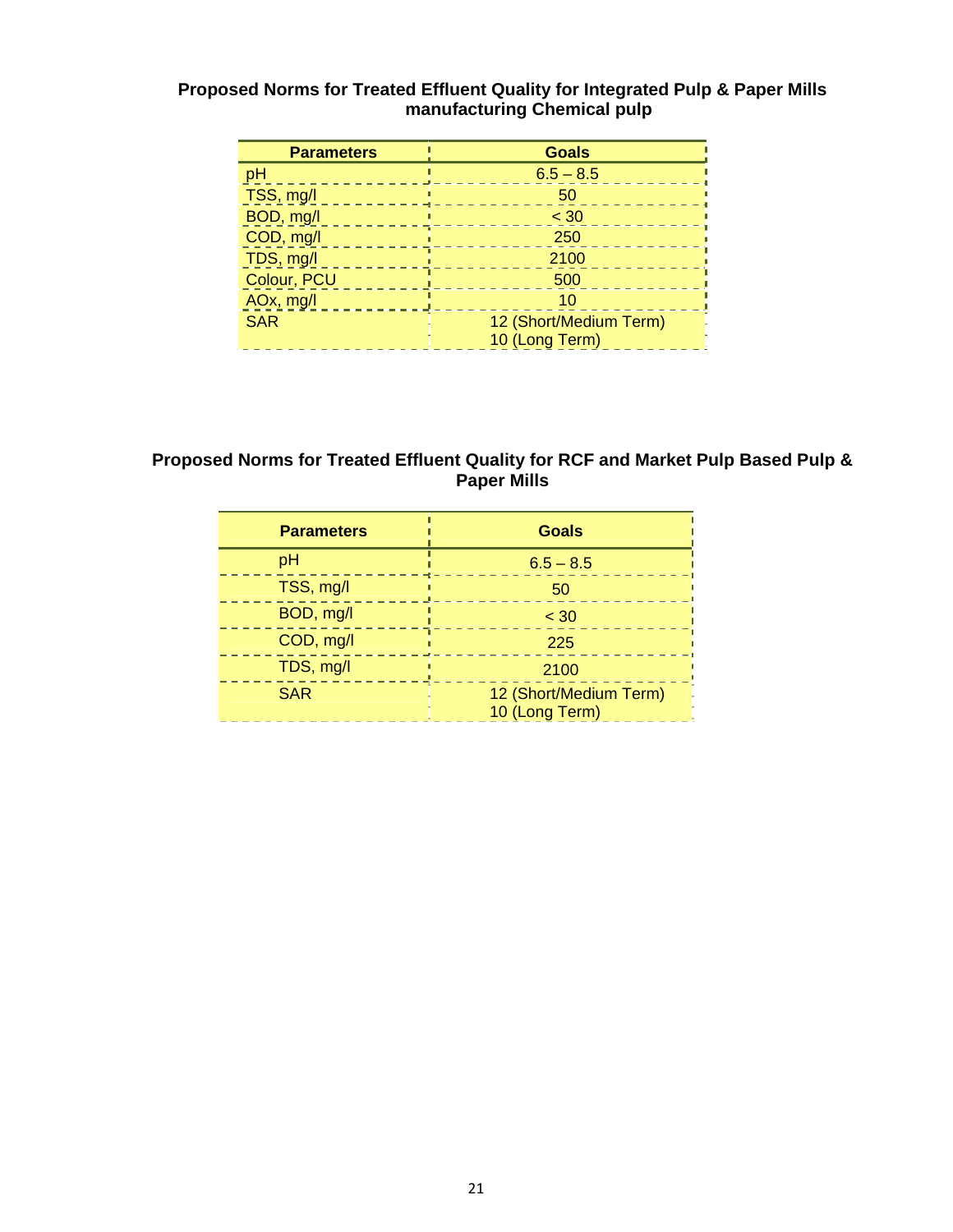#### **Proposed Norms for Odorous Emissions**

| <b>Odorous gases</b>                                                    | <b>Existing</b><br><b>Emission</b><br><b>Norms</b><br>mg/Nm | <b>Proposed</b><br><b>Emission</b><br><b>Norms</b><br>mg/Nm | <b>Measurement</b><br><b>Method</b>   | Control technology*                                                         |  |
|-------------------------------------------------------------------------|-------------------------------------------------------------|-------------------------------------------------------------|---------------------------------------|-----------------------------------------------------------------------------|--|
| $H_{2}S$                                                                | 10                                                          | 10                                                          | <b>Gastec Tube</b><br><b>Sampling</b> | <b>Alkaline Absorption,</b><br><b>Biological Methods,</b><br>Adsorption, or |  |
| <b>Total Mercaptans</b><br>(Methyl Mercaptan,<br><b>DMS &amp; DMDS)</b> | <b>Not</b><br><b>Specified</b>                              | 50                                                          | <b>Gastec Tube</b><br><b>Sampling</b> | <b>Incineration</b>                                                         |  |

These emissions shall be measured twice a year, as an odour control assessment protocol, to identify and evaluate point source emissions of odorous gases. Mills that operate with a Soda Process and with mill-wide sulphur-free operations shall be exempt from this section of the Charter.

| <b>Boiler</b><br><b>Capacity</b>    | <b>Control</b><br><b>Equipment</b>                                                               | <b>Existing Norms</b><br>(mg/Nm)                                                                                                         | <b>Proposed Norms</b><br>(mg/Nm)                                                                                                             | <b>Remarks</b>                                                                                                                                                 |
|-------------------------------------|--------------------------------------------------------------------------------------------------|------------------------------------------------------------------------------------------------------------------------------------------|----------------------------------------------------------------------------------------------------------------------------------------------|----------------------------------------------------------------------------------------------------------------------------------------------------------------|
| 15tph<br>& above                    | <b>ESP / Multi</b><br>Cyclone<br>dust<br>collector<br>with wet<br>scrubber/<br><b>Bag filter</b> | <b>SPM</b><br>150<br>H <sub>2</sub> S<br>: 10                                                                                            | <b>SPM</b><br>:150<br><b>(Boilers set</b><br>up before<br>2008)<br><b>SPM</b><br>(Boilers set<br>: 100<br>up after 2008)<br>$H_{2}S$<br>: 10 | <b>Norms</b><br>for<br>a<br><b>Chemical Recovery</b><br>Boiler & lime kiln will<br>be same as that for<br><b>Boiler</b><br>with<br>power<br>capacity $>15$ tph |
| For<br><b>boilers</b><br>$<$ 15 tph | <b>Multi</b><br>Cyclone                                                                          | <b>SPM</b><br>600<br>۳<br>$(10 - 15$ tph $)$<br><b>SPM</b><br>800<br>$\overline{\phantom{a}}$<br>$(10$ tph)<br><b>Not Defined</b><br>H2S | <b>SPM: 600</b><br>H2S:10                                                                                                                    |                                                                                                                                                                |

#### **Proposed Stack Emission Norms**

H2S norms will be applicable only to stacks attached to Chemical Recovery Boilers.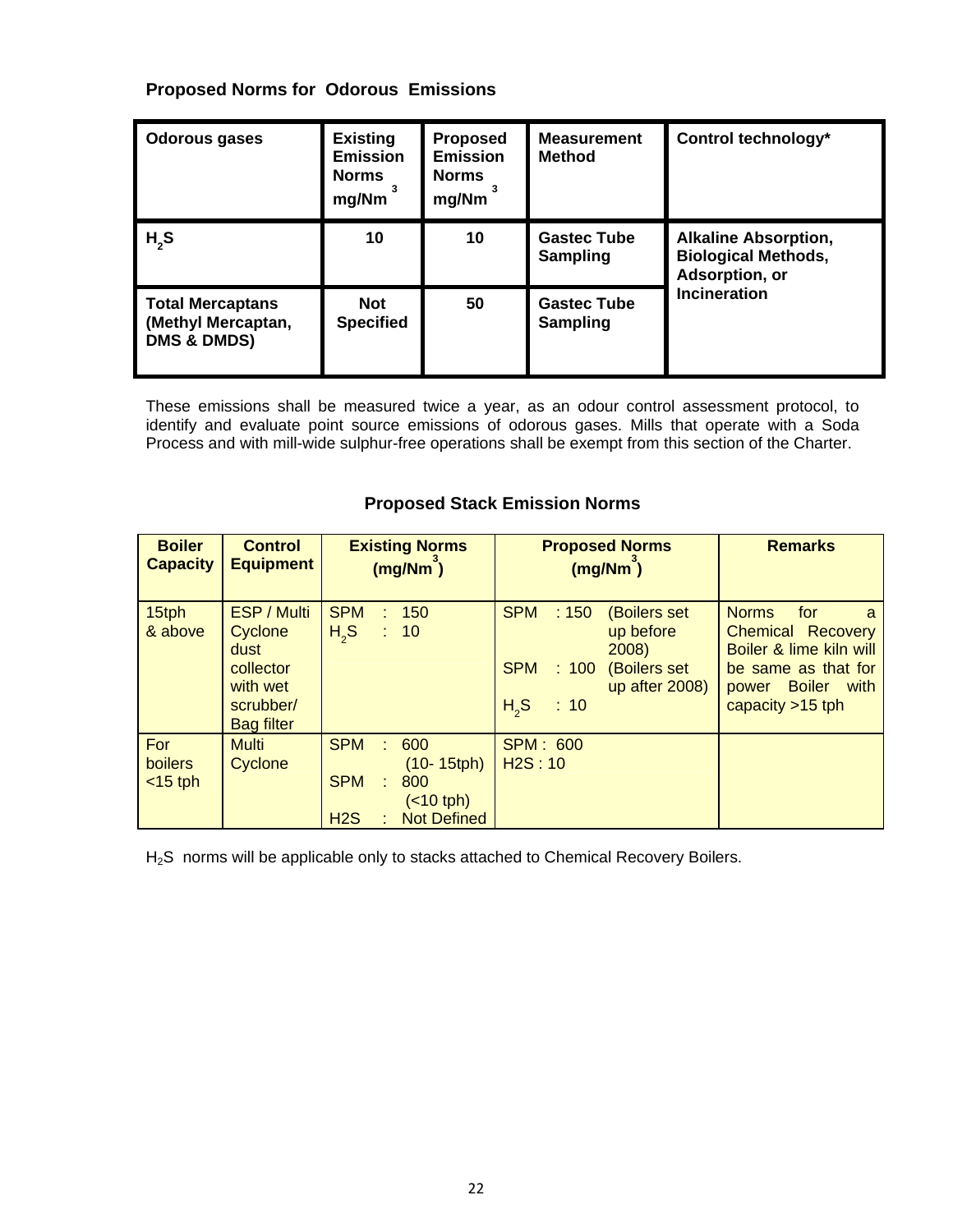#### **10.3 Action Points of "Charter for Water Recycling & Pollution Prevention in Pulp & Paper Industries"**

| S No | <b>Action</b>                                                                                         |                           | <b>Time Frame</b>        |
|------|-------------------------------------------------------------------------------------------------------|---------------------------|--------------------------|
| Ι.   | <b>Process improvement and Water use Benchmarks</b>                                                   |                           |                          |
|      | <b>Achieving the Benchmark</b>                                                                        |                           | <b>December 31, 2015</b> |
| a)   | <b>Short-term standards</b>                                                                           |                           |                          |
|      | Category A1: Wood based - Bleached Grades of Papers,<br>Paperboards & Newsprint                       | 80m /T                    |                          |
|      | <b>Category A1:</b> Wood based -Unbleached Grades of Papers and<br>Paperboards                        | $70m$ /T                  |                          |
|      | Category B1: Agro based- Bleached Grades of Papers,<br>Paperboards & Newsprint                        | $80 \text{ m}/T$          |                          |
|      | Category B2: Agro based- Unbleached Grades of Papers and<br>Paperboards                               | $70 \text{ m}$ /T         |                          |
|      | Category C1: RCF based- Bleached Grades of Papers,<br>Paperboards & Newsprint                         | 25 m / T                  |                          |
|      | Category C2: RCF based- Unbleached Grades of Papers and<br>iPaperboards                               | $25 \text{ m}^3/\text{T}$ | <b>December 31, 2017</b> |
|      | <b>Category D: RCF &amp; Market Pulp Based Specialty Paper Mills</b>                                  | 80 m/T                    |                          |
|      | <b>Medium-term standards</b>                                                                          |                           |                          |
|      | Category A1: Wood based - Bleached Grades of Papers,<br>Paperboards & Newsprint                       | $60m^3/T$                 |                          |
|      | Category A1: Wood based -Unbleached Grades of Papers and<br>Paperboards                               | $50m$ /T                  |                          |
|      | Category B1: Agro based- Bleached Grades of Papers,<br>$60 \text{ m}^7$ /T<br>Paperboards & Newsprint |                           |                          |
|      | Category B2: Agro based- Unbleached Grades of Papers and<br>Paperboards                               | 50 m / T                  |                          |
|      | Category C1: RCF based- Bleached Grades of Papers,<br>Paperboards & Newsprint                         | 25 m / T                  |                          |
|      | Category C2: RCF based- Unbleached Grades of Papers and<br>Paperboards                                | $20 \text{ m}^7$ /T       |                          |
|      | <b>Category D: RCF &amp; Market Pulp Based Specialty Paper Mills</b>                                  | $60 \text{ m}^7$ /T       |                          |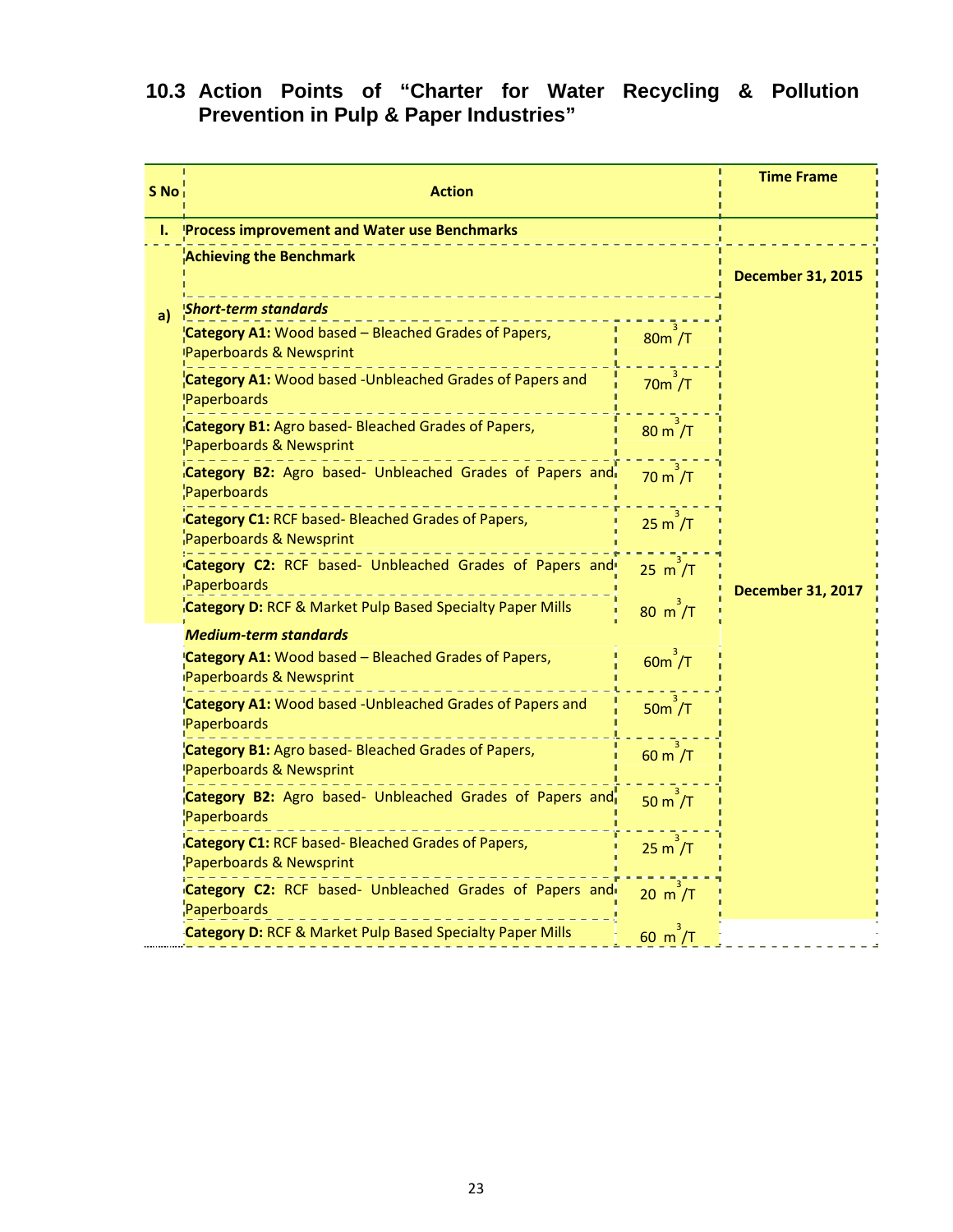| S No | <b>Action</b>                                                                                                                                                                                                                                                                                                                                                                                                                                                                                                                                                                                                                                                                                                                                                                                                                                                                                                                                                               | <b>Time Frame</b>         |                                        |
|------|-----------------------------------------------------------------------------------------------------------------------------------------------------------------------------------------------------------------------------------------------------------------------------------------------------------------------------------------------------------------------------------------------------------------------------------------------------------------------------------------------------------------------------------------------------------------------------------------------------------------------------------------------------------------------------------------------------------------------------------------------------------------------------------------------------------------------------------------------------------------------------------------------------------------------------------------------------------------------------|---------------------------|----------------------------------------|
| L.   | <b>Process improvement and Water use Benchmarks</b>                                                                                                                                                                                                                                                                                                                                                                                                                                                                                                                                                                                                                                                                                                                                                                                                                                                                                                                         |                           |                                        |
|      | Long-term standards- Ultimate Goal                                                                                                                                                                                                                                                                                                                                                                                                                                                                                                                                                                                                                                                                                                                                                                                                                                                                                                                                          |                           | <b>December 31, 2019</b>               |
|      | Category A1: Wood based - Bleached Grades of Papers,<br>Paperboards & Newsprint                                                                                                                                                                                                                                                                                                                                                                                                                                                                                                                                                                                                                                                                                                                                                                                                                                                                                             | $50 \text{ m}^2/\text{T}$ |                                        |
|      | <b>Category A1:</b> Wood based -Unbleached Grades of Papers and<br>Paperboards                                                                                                                                                                                                                                                                                                                                                                                                                                                                                                                                                                                                                                                                                                                                                                                                                                                                                              | $40 \text{ m}$ /T         |                                        |
|      | Category B1: Agro based- Bleached Grades of Papers,<br>Paperboards & Newsprint                                                                                                                                                                                                                                                                                                                                                                                                                                                                                                                                                                                                                                                                                                                                                                                                                                                                                              | $50 m$ /T                 |                                        |
|      | Category B2: Agro based- Unbleached Grades of Papers and<br>Paperboards                                                                                                                                                                                                                                                                                                                                                                                                                                                                                                                                                                                                                                                                                                                                                                                                                                                                                                     | $40 \text{ m}^2/\text{T}$ |                                        |
|      | Category C1: RCF based- Bleached Grades of Papers,<br>Paperboards & Newsprint                                                                                                                                                                                                                                                                                                                                                                                                                                                                                                                                                                                                                                                                                                                                                                                                                                                                                               | 20 m / T                  |                                        |
|      | Category C2: RCF based- Unbleached Grades of Papers and!<br>Paperboards                                                                                                                                                                                                                                                                                                                                                                                                                                                                                                                                                                                                                                                                                                                                                                                                                                                                                                     | 15 m / T                  |                                        |
|      | <b>Category D: RCF &amp; Market Pulp Based Specialty Paper Mills</b>                                                                                                                                                                                                                                                                                                                                                                                                                                                                                                                                                                                                                                                                                                                                                                                                                                                                                                        | 50 $m^2/T$                |                                        |
| н.   | Improved ETP with tertiary treatment<br><b>December 31, 2015</b><br>Primary Treatment comprising coarse & fine screening, stabilization/equalisation,<br>sedimentation and primary sludge dewatering after pre-thickening.<br>Secondary Treatment comprising anaerobic pre-treatment wherever necessary<br>(COD >3500 mg/l), aerobic treatment (like activated sludge process), secondary<br>sedimentation, thickening (centrifuging/decanting), sun-drying (sludge drying<br>beds) and co-combustion in Power boilers in admixture with chip<br>dust/pith/primary sludge or any combustible non-hazardous waste.<br>Tertiary Treatment will be site-specific, and can cover a wide range of processes<br>starting from a simple Polishing Pond (to even out discharge variations),<br>Coagulation & Flocculation and/ or micro filtration (to achieve low TSS levels),<br>and/ or activated carbon filtration and/ or ozonisation (for reducing odour and<br>colour), etc. |                           |                                        |
| III. | Commissioning of CRP/ CCRP in Agro based chemical pulp making Mills in<br><b>NGRBA covered States (Uttar Pradesh &amp; Uttarakhand)</b>                                                                                                                                                                                                                                                                                                                                                                                                                                                                                                                                                                                                                                                                                                                                                                                                                                     |                           | <b>Immediate</b>                       |
| IV.  | Dismantling & Removal of chemical pulping facilities namely digester, blown<br>tank, pulp washers (brown stock washer/ pressure washer, etc.) from the<br>premises of all Agro/ RCF based Mills located in NGRBA covered States (Uttar<br>Pradesh & Uttarakhand) and not having CRP/ CCRP                                                                                                                                                                                                                                                                                                                                                                                                                                                                                                                                                                                                                                                                                   |                           | <b>One Month</b><br>(October 31, 2014) |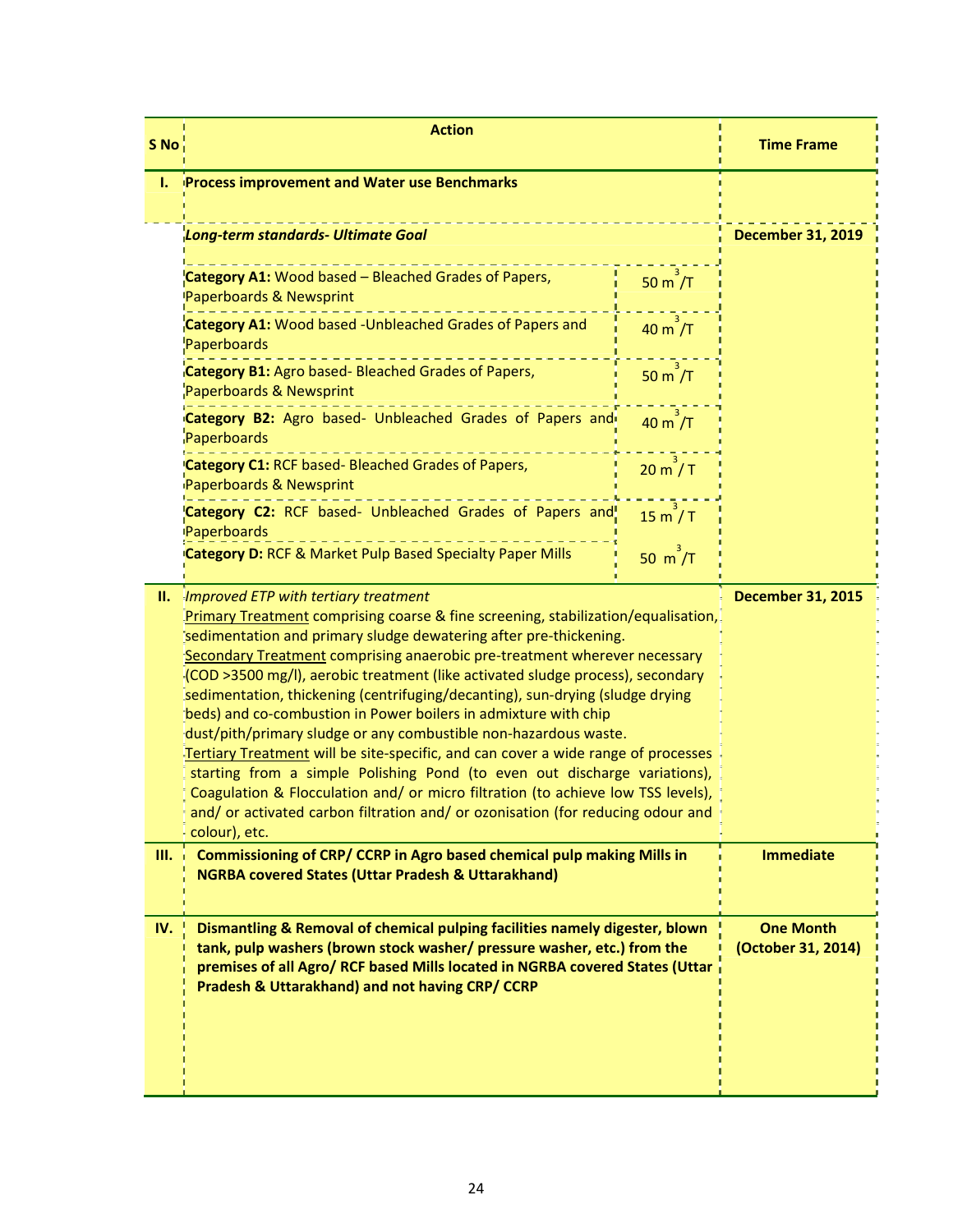| S No | <b>Action</b>                                                                                                                                                                                                                                                                                                                                                                                                                                                                                                                                                                                                  | <b>Time Frame</b>     |
|------|----------------------------------------------------------------------------------------------------------------------------------------------------------------------------------------------------------------------------------------------------------------------------------------------------------------------------------------------------------------------------------------------------------------------------------------------------------------------------------------------------------------------------------------------------------------------------------------------------------------|-----------------------|
| V.   | Agro based Kraft Pulp & Paper Mills located in States not covered under<br>NGRBA, and having LRP facilities to shift to CRP/ CCRP; to submit to SPCBs/<br>PCCs, supporting documents such as work orders, pay orders, photographs,<br>etc. towards their commitments for installation of CRP/ common CRP based<br>on either conventional or fluidised bed processes, to the satisfaction of<br>SPCBs/ CPCB within three months, failing which such pulp & paper Mills to<br>dismantle and remove chemical pulping facilities from the Unit's premises<br>and shift to RCF based production within three months | <b>Three Months</b>   |
| VI.  | Commissioning of CRP/ CCRP in Agro based Kraft Paper Mills in States not<br>covered under NGRBA                                                                                                                                                                                                                                                                                                                                                                                                                                                                                                                | June 30, 2016         |
|      | VII. Continuous online effluent/emission monitoring system                                                                                                                                                                                                                                                                                                                                                                                                                                                                                                                                                     | <b>March 31, 2015</b> |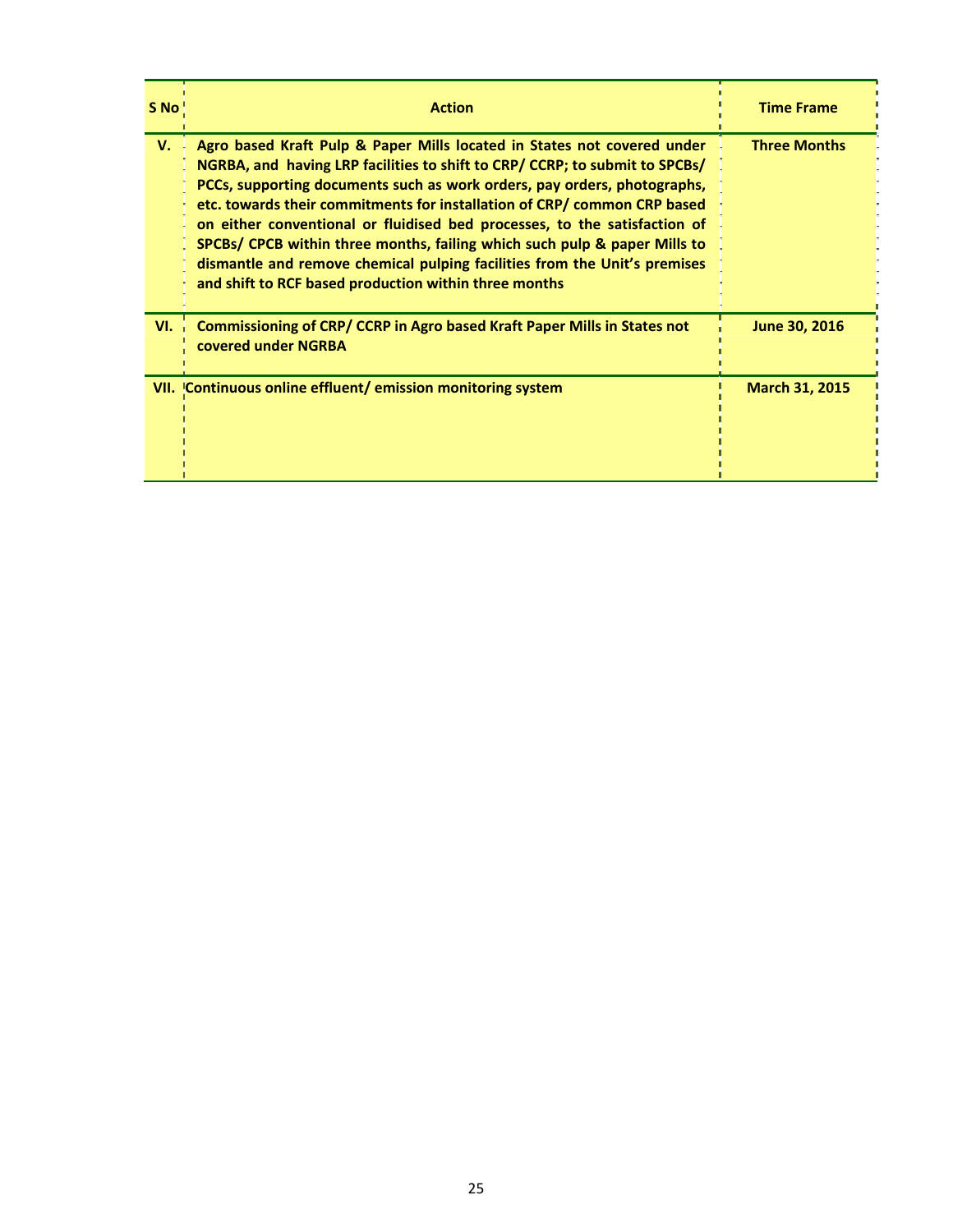### **10.4 Bare Minimum Technology (BMT)**

BMT is indicative of the systems, equipment, processes and practices that are generally considered essential to achievement of the objectives of this Charter.

Technology actually required, or implemented, by individual mills to achieve the same documented level of environmental protection, may differ on account of their unique set of circumstances like scale of operations, equipment & system configuration, product portfolio, raw material mix, etc.

| <b>Bare Minimum Technologies (BMT)</b> |                                         |                                                          |                                                                                                                                         |  |  |
|----------------------------------------|-----------------------------------------|----------------------------------------------------------|-----------------------------------------------------------------------------------------------------------------------------------------|--|--|
| SI. No.                                | <b>Functional</b>                       | <b>Facility Required</b>                                 |                                                                                                                                         |  |  |
|                                        | Area                                    | <b>BMT/Optional</b>                                      | <b>Type of Facility (Generic)</b>                                                                                                       |  |  |
| 1                                      | <b>Chemical</b><br><b>Pulping</b>       |                                                          |                                                                                                                                         |  |  |
| 1.1                                    |                                         | <b>Wood Based Kraft (Sulphate) Pulping</b>               |                                                                                                                                         |  |  |
|                                        |                                         | Optional                                                 | Dry De-barking system                                                                                                                   |  |  |
| 1.1.1                                  | <b>BMT</b><br><b>Raw Material</b>       |                                                          | Log washing using treated wastewater                                                                                                    |  |  |
|                                        | Preparation                             | <b>BMT</b>                                               | Dust extraction system equipped with bag filters for<br>chipper dust collection                                                         |  |  |
| 1.1.2                                  |                                         | BMT for 250 tpd<br>& above                               | Extended delignification/Modified Cooking plants, either<br>batch or continuous.                                                        |  |  |
|                                        | Cooking                                 | BMT for <250<br>tpd                                      | Conventional batch digester systems with efficient blow<br>heat recovery systems and capture/disposal of NCG                            |  |  |
| 1.1.3                                  | <b>Brownstock</b><br>Washing,           | <b>BMT</b>                                               | 3 or 4 stage washing using presses or high-efficiency<br>washers with discharge at medium to high consistencies                         |  |  |
|                                        | Screening &<br>Cleaning                 | <b>BMT</b>                                               | All washers & Presses to be equipped with hoods and<br>extraction fans for capture & disposal of NCG                                    |  |  |
| 1.1.4                                  | Oxygen<br>Delignification               | <b>BMT</b>                                               | Single or two-stage oxygen delignification with an<br>efficient post-OD (pre-bleach) washer/press                                       |  |  |
|                                        | Bleaching                               | BMT for 250 tpd<br>& above                               | Elemental chlorine-free bleaching with an oxygen<br>reinforced peroxide extraction stage                                                |  |  |
| 1.1.5                                  |                                         |                                                          | Maximum recirculation of process filterates to the<br>extent limited by scale formation                                                 |  |  |
|                                        |                                         | Optional (now);<br>BMT for >25%<br>capacity<br>expansion | Partial replacement of chlorine dioxide with an Ozone<br>stage (ECF - Lite)                                                             |  |  |
| 1.2.6                                  | Spillage<br>Monitoring &<br>Control     | <b>BMT</b>                                               | Spill pits/tanks, and drainage system for<br>containment/recovery, with conductivity-based alarm<br>anunciation for spill notification. |  |  |
| 1.2                                    | <b>Agro Based Soda or Kraft Pulping</b> |                                                          |                                                                                                                                         |  |  |
|                                        | Raw Material                            |                                                          | Drum de-dusting for straw/ Swing-hammer type<br>Depithers for bagasse                                                                   |  |  |
| 1.2.1                                  | Preparation                             | <b>BMT</b>                                               | Straw washing using treated wastewater                                                                                                  |  |  |
|                                        |                                         |                                                          | Wet washing & cleaning with sand and pith removal<br>arrangements                                                                       |  |  |
| 1.2.2                                  | Cooking                                 | Optional (now)<br>for Pulp mills<50<br>tpd brown pulp    | Continuous digester(s) with cold-blow arrangements                                                                                      |  |  |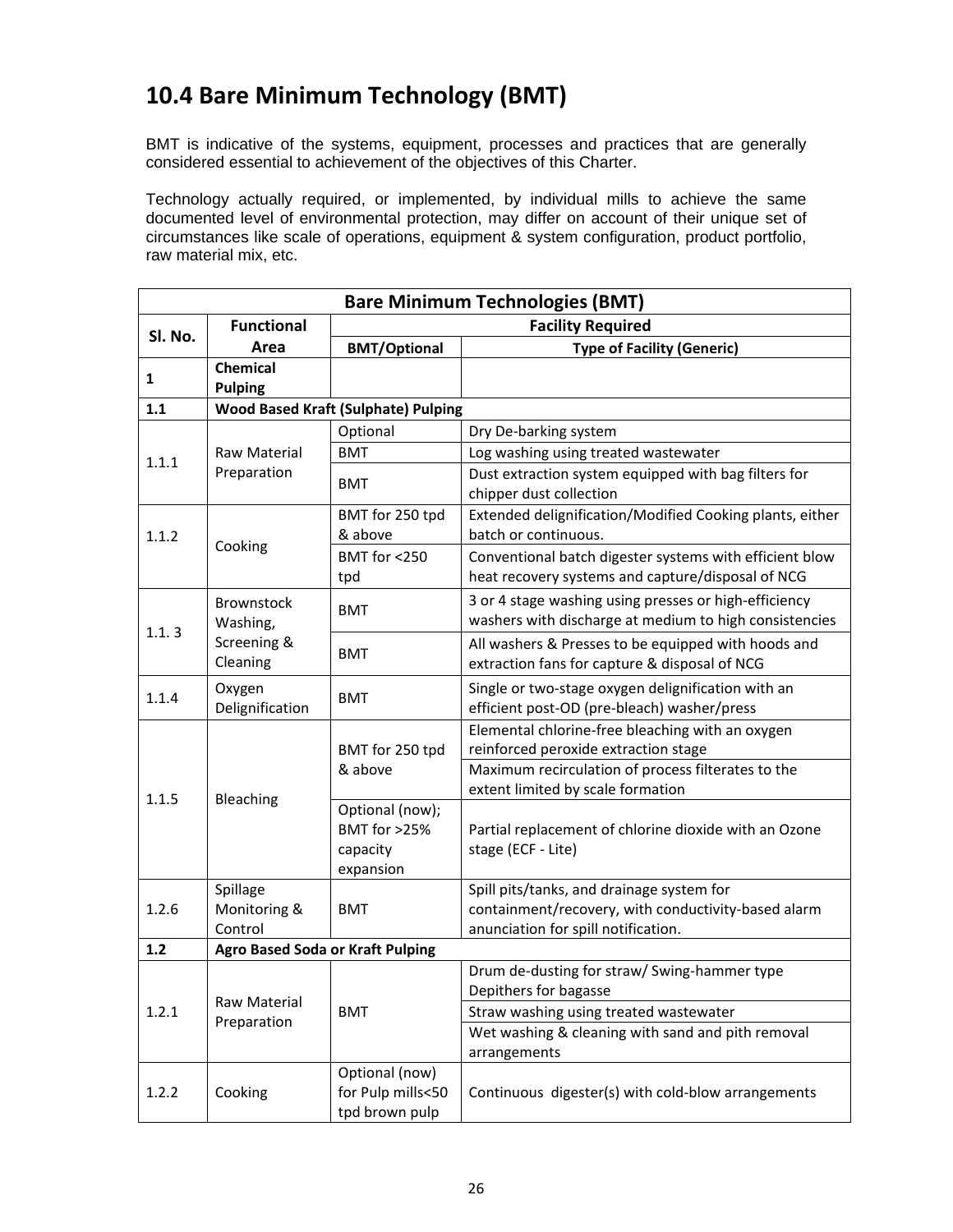|                    |                                            | <b>BMT</b> for Pulp<br>mills<50 tpd<br>brown pulp for<br>capacity<br>expansion |                                                                                                                                                                                                                                                                                                                                                                                                                                                    | Continuous digester(s) with cold-blow arrangements                                                                                                                            |  |
|--------------------|--------------------------------------------|--------------------------------------------------------------------------------|----------------------------------------------------------------------------------------------------------------------------------------------------------------------------------------------------------------------------------------------------------------------------------------------------------------------------------------------------------------------------------------------------------------------------------------------------|-------------------------------------------------------------------------------------------------------------------------------------------------------------------------------|--|
|                    |                                            | <b>BMT</b> for Pulp<br>mills $> 50$ tpd<br>brown pulp                          |                                                                                                                                                                                                                                                                                                                                                                                                                                                    | Continuous digester(s) with cold-blow arrangements                                                                                                                            |  |
| 1.2.3              | Brownstock<br>Washing,                     | <b>BMT</b>                                                                     |                                                                                                                                                                                                                                                                                                                                                                                                                                                    | 3 or 4 stage washing using presses or high-efficiency<br>washers with discharge at medium to high consistencies                                                               |  |
|                    | Screening &<br>Cleaning                    | <b>BMT</b>                                                                     |                                                                                                                                                                                                                                                                                                                                                                                                                                                    | All washers & Presses to be equipped with hoods and<br>extraction fans                                                                                                        |  |
| 1.2.4              | Oxygen<br>Delignification                  | Optional                                                                       |                                                                                                                                                                                                                                                                                                                                                                                                                                                    | Single stage oxygen delignification with an efficient post-<br>OD (pre-bleach) washer/press                                                                                   |  |
|                    |                                            | BMT for <200<br>tpd                                                            |                                                                                                                                                                                                                                                                                                                                                                                                                                                    | Partial replacement of elemental chlorine with peroxide                                                                                                                       |  |
|                    |                                            | Optional (now);<br>$for < 200$ tpd                                             |                                                                                                                                                                                                                                                                                                                                                                                                                                                    | 3 stage Elemental chlorine-free bleaching with oxygen<br>reinforced peroxide extraction stage                                                                                 |  |
| 1.2.5<br>Bleaching |                                            | BMT for <200<br>tpd mill for<br>capacity<br>expansion                          |                                                                                                                                                                                                                                                                                                                                                                                                                                                    | 3 stage Elemental chlorine-free bleaching with oxygen<br>reinforced peroxide extraction stage                                                                                 |  |
|                    |                                            | BMT for 200 tpd<br>& above                                                     |                                                                                                                                                                                                                                                                                                                                                                                                                                                    | 3 stage Elemental chlorine-free bleaching with oxygen<br>reinforced peroxide extraction stage                                                                                 |  |
| 1.2.6              | Spillage<br>Monitoring &<br>Control        | <b>BMT</b>                                                                     |                                                                                                                                                                                                                                                                                                                                                                                                                                                    | Spill pits/tanks, and drainage system for<br>containment/recovery, with conductivity-based alarm<br>anunciation for spill notification.                                       |  |
| $\overline{2}$     | <b>Chemical Recovery</b>                   |                                                                                |                                                                                                                                                                                                                                                                                                                                                                                                                                                    |                                                                                                                                                                               |  |
| 2.1                | <b>Chemical Recovery for Kraft Pulping</b> |                                                                                |                                                                                                                                                                                                                                                                                                                                                                                                                                                    |                                                                                                                                                                               |  |
|                    |                                            | <b>BMT</b>                                                                     |                                                                                                                                                                                                                                                                                                                                                                                                                                                    | Multiple-effect, falling film evaporation plants (with surface<br>condensers) capable of concentrating black liquor to a<br>concentration not less than 70%, in excess of 70% |  |
| 2.1.1              | <b>Black Liquor</b><br>Evaporation         | Optional<br>$(now)$ &<br><b>BMT</b> for<br>>25%<br>capacity<br>expansion       | Foul condensate stripping & stripped gas capture/disposal                                                                                                                                                                                                                                                                                                                                                                                          |                                                                                                                                                                               |  |
| 2.1.2              | <b>Black Liquor</b><br>Combustion          | <b>BMT</b>                                                                     | High pressure recovery boiler, directly fired at 65-75% bls<br>dryness without any secondary direct-contact evaporation, a 3<br>or 4-level combustion air distribution arrangement and<br>adequately sized Electrostatic Precipitator (ESP).                                                                                                                                                                                                       |                                                                                                                                                                               |  |
| 2.1.3              | Causticising<br>Plant                      | <b>BMT</b>                                                                     | Causticising plant comprising green liquor normalisation,<br>green liquor clarification, dregs washing/filtration,<br>drum/stationary slaker, single or 2-stage causticising, white<br>liquor clarification and lime mud washing followed by efficient<br>pre-coat lime mud filtration. White liquor clarification/mud<br>washing can be through sedimentation type clarifiers/washers<br>or pressurised disk filters or a combination of the two. |                                                                                                                                                                               |  |
|                    |                                            | <b>BMT</b>                                                                     |                                                                                                                                                                                                                                                                                                                                                                                                                                                    | Dust extraction and scrubbing systems                                                                                                                                         |  |
| 2.1.4              | Lime Mud Re-                               | <b>BMT</b>                                                                     |                                                                                                                                                                                                                                                                                                                                                                                                                                                    | Rotary Lime Kiln with Electrostatic Precipitator                                                                                                                              |  |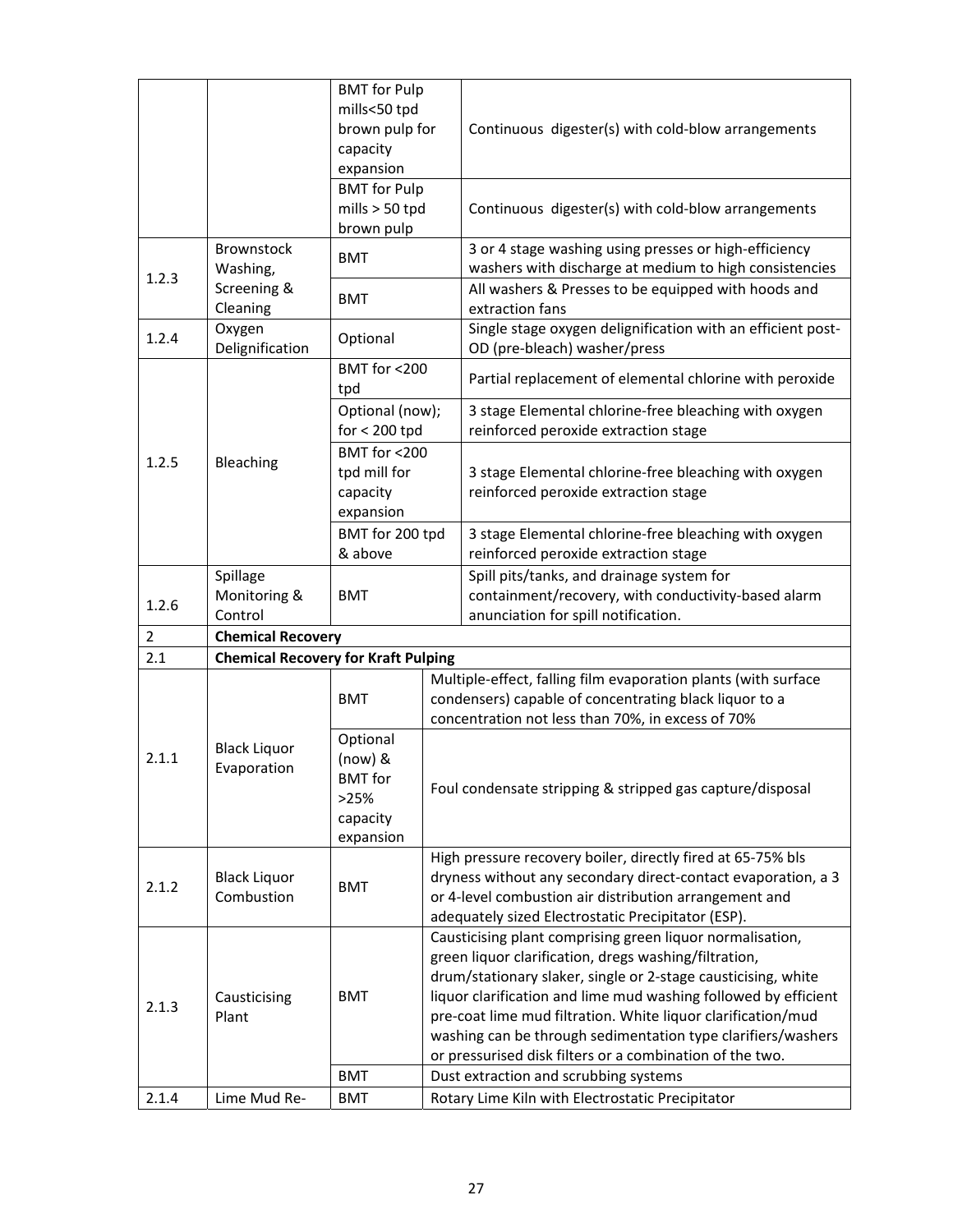|       | burning                                                                                                                                                                                                                 | <b>BMT</b>                                                                                                                                                                                                                                              | Dust extraction and scrubbing systems at Feed and Discharge-<br>ends of the Kiln, and transfer points of conveying systems.                                                                                                                                                                                                                                                                                                                                                                     |  |
|-------|-------------------------------------------------------------------------------------------------------------------------------------------------------------------------------------------------------------------------|---------------------------------------------------------------------------------------------------------------------------------------------------------------------------------------------------------------------------------------------------------|-------------------------------------------------------------------------------------------------------------------------------------------------------------------------------------------------------------------------------------------------------------------------------------------------------------------------------------------------------------------------------------------------------------------------------------------------------------------------------------------------|--|
| 2.1.5 | Spillage<br>Monitoring &<br>Control                                                                                                                                                                                     | <b>BMT</b>                                                                                                                                                                                                                                              | Spill pits/tanks, and drainage system for<br>containment/recovery, with conductivity-based alarm<br>annunciation for spill notification.                                                                                                                                                                                                                                                                                                                                                        |  |
| 2.2   | <b>Chemical Recovery for Soda Pulping</b>                                                                                                                                                                               |                                                                                                                                                                                                                                                         |                                                                                                                                                                                                                                                                                                                                                                                                                                                                                                 |  |
| 2.2.1 | <b>Black Liquor</b><br>Evaporation                                                                                                                                                                                      | <b>BMT</b> for<br>Pulp mills<br>>200 tpd<br>brown pulp<br><b>BMT</b> for<br>Pulp mills                                                                                                                                                                  | Multiple-effect evaporation plants (with surface condensers)<br>capable of concentrating black liquor to a concentration not<br>less than 65%<br>Multiple-effect evaporation plants (with surface condensers)<br>capable of concentrating black liquor to the desired                                                                                                                                                                                                                           |  |
|       |                                                                                                                                                                                                                         | $<$ 200 tpd                                                                                                                                                                                                                                             | concentration, preferably not less than 25%                                                                                                                                                                                                                                                                                                                                                                                                                                                     |  |
| 2.2.2 | <b>Black Liquor</b><br>Combustion                                                                                                                                                                                       | brown pulp<br><b>BMT</b> for<br>Pulp mills<br>>200 tpd<br>brown pulp<br><b>BMT</b> for<br>Pulp mills<br>$<$ 200 tpd<br>brown pulp                                                                                                                       | High pressure recovery boiler, directly fired at 65-70% bls<br>dryness without any secondary direct-contact evaporation, a 3<br>or 4-level combustion air distribution arrangement and<br>adequately sized Electrostatic Precipitator (ESP).<br>Unconventional, low-temperature, fluidised-bed black liquor<br>processing systems ensuring complete combustion of black<br>liquor and producing saleable sodium carbonate (soda ash)<br>pellets.                                                |  |
| 2.2.3 | <b>BMT</b> for<br>Pulp mills<br>>200 tpd<br>brown pulp<br><b>BMT</b> for<br>Causticising<br>Pulp mills<br>Plant<br>$<$ 200 tpd<br>brown pulp<br>using<br>unconventi<br>onal<br>recovery<br>system<br>(FBR<br>technology |                                                                                                                                                                                                                                                         | Causticising plant comprising green liquor normalisation,<br>green liquor clarification, dregs washing/filtration,<br>drum/stationary slaker, 2-stage causticising, white liquor<br>clarification and lime mud washing followed by efficient pre-<br>coat lime mud filtration. White liquor clarification/mud<br>washing can be performed through sedimentation type<br>clarifiers/washers or pressurised disk filters or a combination<br>of the two.<br>Dust extraction and scrubbing systems |  |
|       |                                                                                                                                                                                                                         | No causticising required as long as all the sodium carbonate<br>produced is sold and not used as landfill. Mills shall have to<br>install a Causticising Plant in event that the product does not<br>find a ready market and constitutes a solid waste. |                                                                                                                                                                                                                                                                                                                                                                                                                                                                                                 |  |
| 2.2.4 | Lime Mud Re-<br>burning                                                                                                                                                                                                 | <b>BMT</b> for<br>Pulp mills<br>>200 tpd<br>brown pulp                                                                                                                                                                                                  | Rotary Lime Kiln with Electrostatic Precipitator or alternate<br>system duly approved by CPCB<br>Dust extraction and scrubbing systems at Feed and Discharge-<br>ends of the Kiln, and transfer points of conveying systems.                                                                                                                                                                                                                                                                    |  |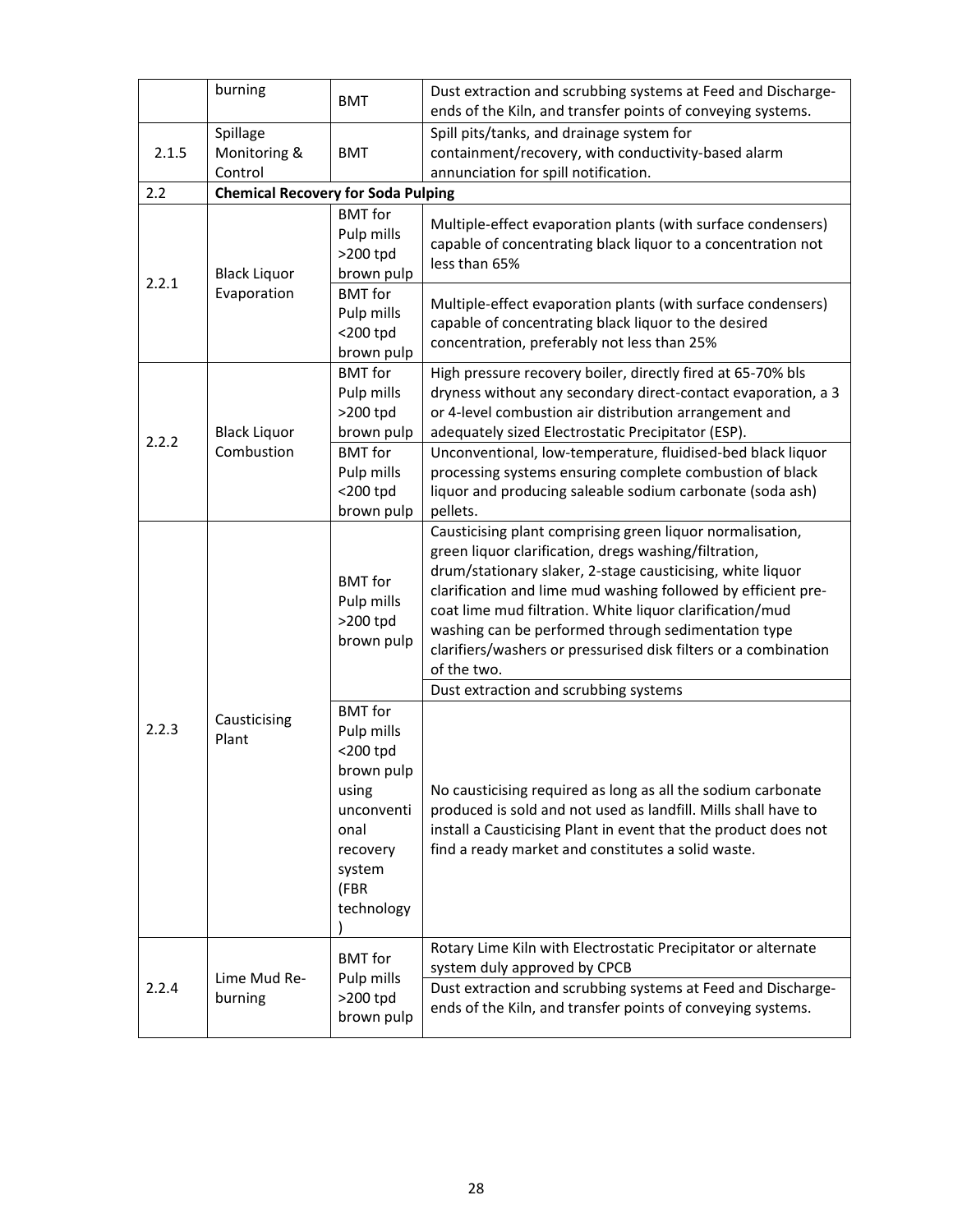|       |                                                                          | <b>BMT</b> for<br>Pulp mills<br>$<$ 200 tpd<br>brown pulp<br>using<br>unconventi<br>onal<br>recovery<br>system<br>(FBR<br>technology | No Lime Kiln is required as long as all the sodium carbonate<br>produced is sold and not used as landfill. Mills shall undertake<br>to install a Lime Kiln (in additiona to a causticising plant) in<br>event that the product does not find a ready market and<br>constitutes a solid waste.                                                                                                                                                             |
|-------|--------------------------------------------------------------------------|--------------------------------------------------------------------------------------------------------------------------------------|-----------------------------------------------------------------------------------------------------------------------------------------------------------------------------------------------------------------------------------------------------------------------------------------------------------------------------------------------------------------------------------------------------------------------------------------------------------|
| 2.2.5 | Spillage<br>Monitoring &<br>Control                                      | <b>BMT</b>                                                                                                                           | Spill pits/tanks, and drainage system for<br>containment/recovery, with conductivity-based alarm<br>annunciation for spill notification.                                                                                                                                                                                                                                                                                                                  |
| 3     | <b>Wastepaper Recycling</b>                                              |                                                                                                                                      |                                                                                                                                                                                                                                                                                                                                                                                                                                                           |
| 3.1   | Fibre<br>Preparation for<br>Paperboards &<br><b>Brown Grades</b>         | <b>BMT</b>                                                                                                                           | Pulping performed by low or high consistency pulper or Drum<br>pulper followed by coarse cleaning & screening, fractionation<br>(optional for testliner), refining, and final screening. The<br>process water loops will be closed and recycled through DAF<br>cells.                                                                                                                                                                                     |
|       |                                                                          |                                                                                                                                      | Two rejects handling systems, one for pulper and coarse<br>screen reject (plastic & meteallic) and one for the subsequent<br>fine screening and cleaning (fibre sludge). The fibre sludge<br>will be dewatered and pressed to a dryness >55%.                                                                                                                                                                                                             |
| 3.2   | Fibre<br>Preparation<br>including<br>Deinking for<br><b>White Grades</b> | <b>BMT</b>                                                                                                                           | Pulping performed by high consistenct pulper or Drum pulper<br>followed by coarse screeing. Two loop deinking with two<br>flotation stages, intermediate fine screening and cleaning and<br>one disperging stage. The process water loops will be closed<br>and recycled through DAF cells. Bleaching will be performed<br>with Peroxide bleaching for whitening/brightening and<br>Hydrosulphite/Formamidine sulphinic Acid (FAS) for colour<br>removal. |
|       |                                                                          |                                                                                                                                      | Two rejects handling systems, one for pulper and coarse<br>screen reject (plastic & meteallic) and one for the subsequent<br>fine screening, cleaning and flotation stages (deinking sludge).<br>The deinking sludge will be dewatered and pressed to a<br>dryness >55%.                                                                                                                                                                                  |
| 4     | <b>Paper Making</b>                                                      |                                                                                                                                      |                                                                                                                                                                                                                                                                                                                                                                                                                                                           |
| 4.1   | Paper Machines<br>& Stock<br>Preparation                                 | <b>BMT</b>                                                                                                                           | Closed loop fibre recovery and backwater system using<br>Polydisc filters orDAF (Dissolved Air Floatation) Units and<br>adequately sized broke & clarified backwater storage<br>towers/chests<br>Use of clarified back water or recycled water in high-volume,<br>low-pressure showers and sheet knock-offs                                                                                                                                               |
|       |                                                                          |                                                                                                                                      | Use of optimum size and type of nozzles in wire cleaning<br>showers<br>Collection, cooling & reuse of vacuum pump sealing water                                                                                                                                                                                                                                                                                                                           |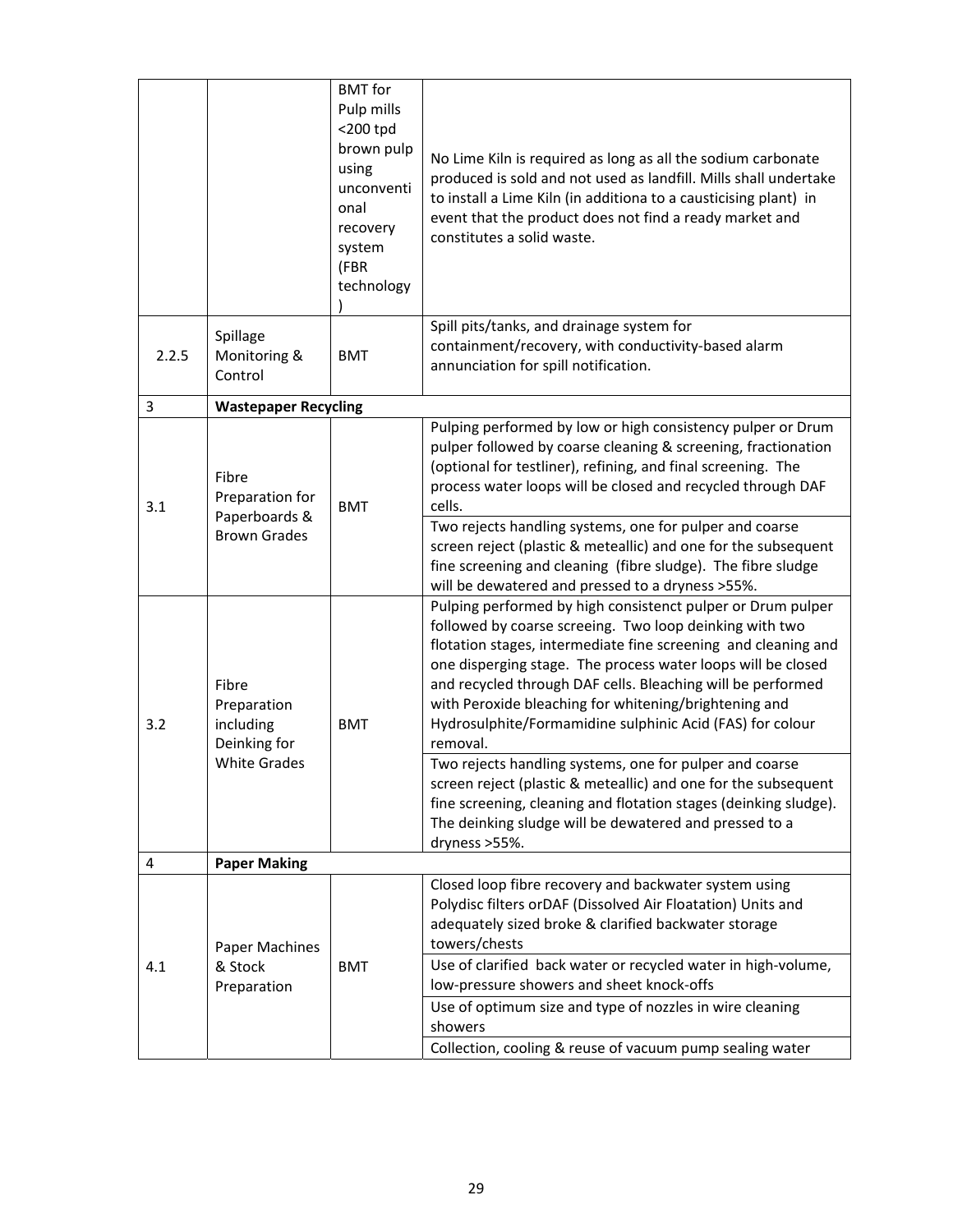| 5     | <b>Handling of</b>                                          |            |                                                                                                                                                                                                                                                                                                                                                                                            |
|-------|-------------------------------------------------------------|------------|--------------------------------------------------------------------------------------------------------------------------------------------------------------------------------------------------------------------------------------------------------------------------------------------------------------------------------------------------------------------------------------------|
| 5.1   | <b>Discharges</b><br><b>Wastewater Discharges</b>           |            |                                                                                                                                                                                                                                                                                                                                                                                            |
|       |                                                             |            | Primary Treatment comprising coarse & fine screening,                                                                                                                                                                                                                                                                                                                                      |
| 5.1.1 | Wastewater<br>Treatment                                     | <b>BMT</b> | stabilization/equalisation, sedimentation and primary sludge<br>dewatering after pre-thickening.                                                                                                                                                                                                                                                                                           |
|       |                                                             | <b>BMT</b> | Secondary Treatment comprising anaerobic pre-treatment<br>wherever necessary (COD >3500 mg/l), aerobic teartment (like<br>activated sludge process), secondary sedimentation,<br>thickening (centrifuging/decanting), sun-drying (sludge drying<br>beds) and co-combustion in Power boilers in admixture with<br>chip dust/pith/primary sludge or any combustible non-<br>hazardous waste. |
|       |                                                             | <b>BMT</b> | Tertiary Treatment will be site-specific, and can cover a wide<br>range of processes starting from a simple Polishing Pond (to<br>even out discharge variations), Coagulation & Flocculation<br>and/ or micro filtration (to achieve low TSS levels), and/ or<br>activated carbon filtration and/ or ozonisation (for reducing<br>odour and colour), etc.                                  |
|       | <b>Treated</b>                                              |            | Site specific; to be prescribed by SPCBs based on condition of                                                                                                                                                                                                                                                                                                                             |
| 5.1.2 | Wastewater                                                  |            | receiving waters                                                                                                                                                                                                                                                                                                                                                                           |
|       | Disposal                                                    |            |                                                                                                                                                                                                                                                                                                                                                                                            |
| 5.2   | <b>Solid Waste Discharges</b>                               |            |                                                                                                                                                                                                                                                                                                                                                                                            |
| 5.2.1 | Chipper Dust,<br>Straw Dust, Pith                           |            | Co-combustion in mill's main boilers                                                                                                                                                                                                                                                                                                                                                       |
| 5.2.2 | <b>Boiler Ash</b>                                           |            | Supply to Cement Mills/ filling of low lying land                                                                                                                                                                                                                                                                                                                                          |
| 5.2.3 | Lime Sludge<br><b>Bleeds and</b><br>Causticising<br>Rejects |            | Supply to Cement Mills                                                                                                                                                                                                                                                                                                                                                                     |
| 5.2.4 | <b>Primary Sludge</b><br>from                               |            | Supply to secondary manufacture of cardboards, moulded<br>fibre packing materisl (like Egg Trays)                                                                                                                                                                                                                                                                                          |
| 5.2.5 | Wastewater<br>Treatment                                     |            | Co-combustion in mill's main boilers                                                                                                                                                                                                                                                                                                                                                       |
| 5.2.6 | Secondary<br>Sludge from<br>Wastewater<br>Treatment         |            | Co-combustion in mill's main boilers after decanting, sun-<br>drying and admixture with chipper dust/bagasse pith and/or<br>primary sludge                                                                                                                                                                                                                                                 |
| 5.2.7 | Waste paper<br>Pulper & Coarse<br>Screen Rejects            |            | Plastic/Metallic Office consumables to be supplied to<br>authorised recyclers/resellers                                                                                                                                                                                                                                                                                                    |
| 5.2.8 | Fine<br>Screening/Clean<br>ing Rejects&<br>Deinking Sludge  |            | Dewatering to >50% dryness and co-combustion in mill's main<br>boilers                                                                                                                                                                                                                                                                                                                     |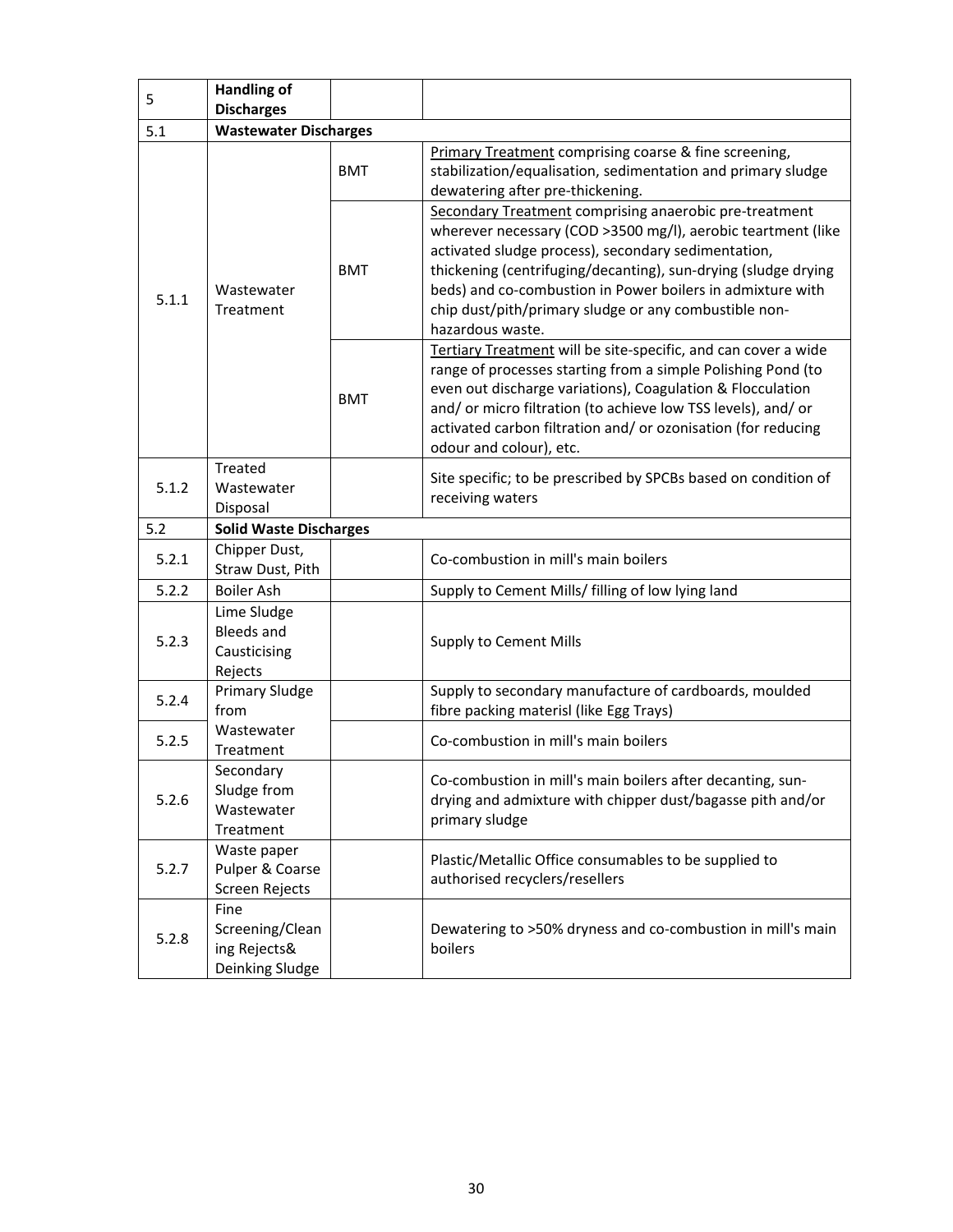| 5.3            | <b>Atmospheric Discharges</b>               |                                                                                                                                                                                                                                                                                                                                                                                                       |  |
|----------------|---------------------------------------------|-------------------------------------------------------------------------------------------------------------------------------------------------------------------------------------------------------------------------------------------------------------------------------------------------------------------------------------------------------------------------------------------------------|--|
| 5.3.1          | <b>Stacks</b>                               | All stacks to be preceded by ESPs or Bag Filters or multi<br>cyclone with wet scrubber as appropriate                                                                                                                                                                                                                                                                                                 |  |
| 5.3.2          | Atmospheric<br>Reaction<br>Vessels          | Reaction vessels like Smelt Dissolvers, causticisers, slakers, etc<br>to be equipped with Demisters/Scrubbers                                                                                                                                                                                                                                                                                         |  |
| 5.3.3          | <b>Dust Extraction</b><br>Systems           | Dust extraction systems to be equipped with bagfilters or wet<br>scrubbers as appropriate                                                                                                                                                                                                                                                                                                             |  |
| 6              | <b>General Pollution Abatement Measures</b> |                                                                                                                                                                                                                                                                                                                                                                                                       |  |
| 6.1            | Resource<br>Management                      | Optimum use of all material resources through input-output<br>analysis and establishment of moving targets for specific<br>cosumption of inputs. Cost audits to be moderated by<br>environmental considerations.                                                                                                                                                                                      |  |
| 6.2            | Good<br>Housekeeping                        | Containment and management of material spillages to prevent<br>contamination of soil, ambient air, and groundwater, besides<br>increasing pollution loads and vitiating workplace<br>environment.                                                                                                                                                                                                     |  |
| 6.3            | Monitoring &<br>Control                     | Mill-wide fresh water distribution networks to be colour coded<br>(as per BIS) to identify process, utility and domestic supplies                                                                                                                                                                                                                                                                     |  |
| $\overline{7}$ | <b>Environmental Management Systems</b>     |                                                                                                                                                                                                                                                                                                                                                                                                       |  |
| 7.1            | <b>General &amp; Mill-</b><br>wide          |                                                                                                                                                                                                                                                                                                                                                                                                       |  |
| 7.1.1          | Environmental<br>Control<br>Laboratory      | Establishment of testing facilities, manned by trained and<br>dedicated staff, for routine monitoring of emissions and<br>performance measurement of pollution control systems,<br>equipment and devices. The staff will also be responsible for<br>maintaining proper records and initiating non-compliance<br>warnings.                                                                             |  |
| 7.1.2          |                                             | Annual Comprehensive Water Audit                                                                                                                                                                                                                                                                                                                                                                      |  |
|                | Environmental<br>Audits                     | Annual Performance Audit of Wastewater Treatment Facilities<br>Assessment of Odourous Emissions Control twice a year                                                                                                                                                                                                                                                                                  |  |
| 8              | <b>Compliance Monitoring</b>                |                                                                                                                                                                                                                                                                                                                                                                                                       |  |
| 8.1            | Off-line Routine<br>Monitoring              | pH, TSS, BOD, COD, TDS, Colour, AOX, SAR for wastewater;<br>SPM, SO <sub>2</sub> , NOx for mill boilers; SPM, SO2, NOx, H <sub>2</sub> S for<br>recovery boilers and lime kilns<br>AOX & SAR monthly, BOD weekly and pH/TSS/COD/TDS/Colour<br>daily. Air quality measurements as prescribed by SPCBs                                                                                                  |  |
| 8.2            | Flow<br>Measurement                         | Magnetic Flowmeter with remote mounted transmitter and<br>totaliser feature and with connectivity to a remote PC through<br>an RTU. Installation Guidelines of maintaining straight lengths,<br>upstream and downstream of flow tube, shall be adhered to.<br>Open channel Parshall Flume with ultrasonic level<br>measurement to infer flow, and with connectivity to a remote<br>PC through an RTU. |  |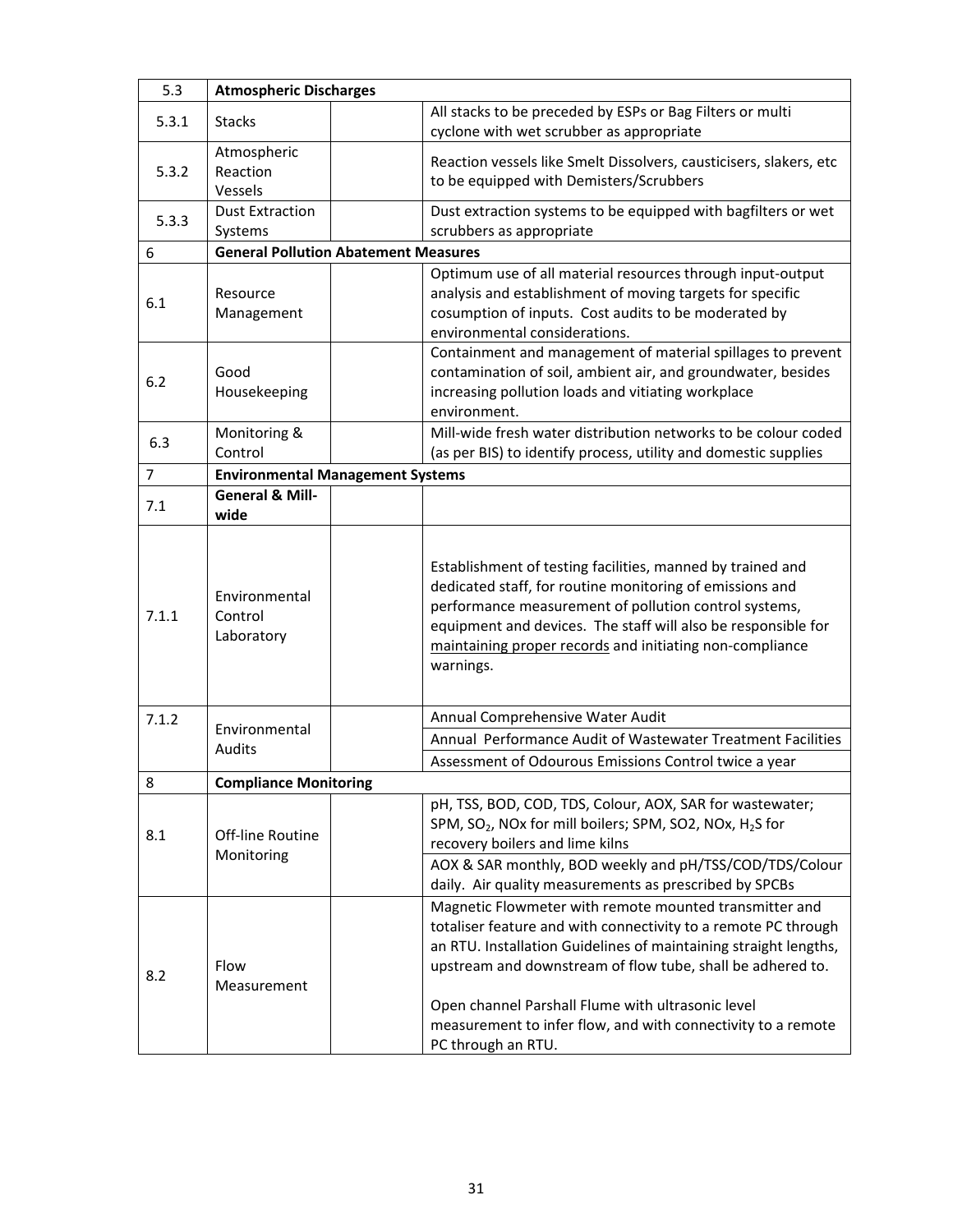| 8.2            | <b>On-line Continuous Monitoring</b>                                                                                                                                                                                                                                                                                                              |  |                                                                                                                                                                                        |
|----------------|---------------------------------------------------------------------------------------------------------------------------------------------------------------------------------------------------------------------------------------------------------------------------------------------------------------------------------------------------|--|----------------------------------------------------------------------------------------------------------------------------------------------------------------------------------------|
| 8.2.1          | $-$ of<br>Wastewater                                                                                                                                                                                                                                                                                                                              |  | Online monitoring for flow (water consumption & wastewater<br>discharge from treatment plant), pH, Dissolved Oxygen (DO),<br>BOD, COD, TSS of treated wastewater/as required by SPCBs. |
| 8.2.2          | -- of Air<br>Emissions                                                                                                                                                                                                                                                                                                                            |  | As required by SPCBs                                                                                                                                                                   |
| Notes:         |                                                                                                                                                                                                                                                                                                                                                   |  |                                                                                                                                                                                        |
| $\mathbf{1}$   | "tpd" refers to Air-Dry (ADt) for pulp; Saleable weight for paper.                                                                                                                                                                                                                                                                                |  |                                                                                                                                                                                        |
| $\overline{2}$ | Effluent "Discharge" shall mean the effluent leaving the outlet of the final wastewater<br>treatment stage and will inlcude any volumes applied on land within the mill premises or any<br>other mill-owned lands. Such application on land shall not be drawn from any other point<br>befire the outlet of the final wastewater treatment stage. |  |                                                                                                                                                                                        |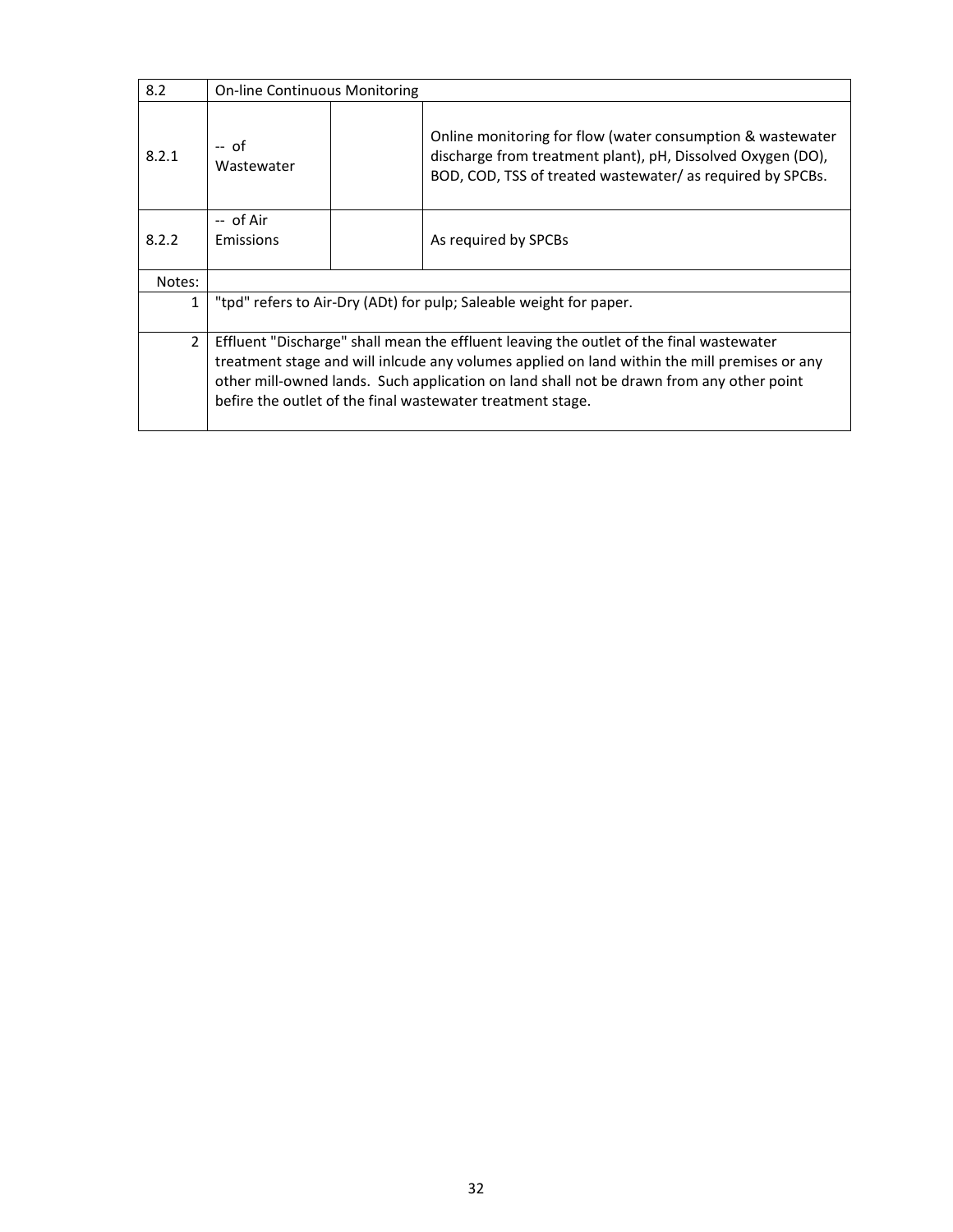# **11. Protocol for Operating Chemical Recovery Plants (CRPs) (Individual/ Common)**

#### **1.0 Measurement of Black Liquor**

- i. Flow measurement of Weak Black Liquor (WBL) by installing Mass Flow meter at Pulp Mill & Evaporation plant both for flow and solids (Recording daily, to‐date monthly and to‐date yearly flow of WBL).
- ii. Measurement of Strong Black Liquor (SBL) production by installing Mass Flow meter at Pulp Mill both for flow and solids (Recording daily, to-date monthly and to-date yearly flow of SBL).
- iii. Measurement of Heavy Black Liquor (HBL) production by installing Mass Flow meter at Pulp Mill both for flow and solids (Recording daily, to-date monthly and to-date yearly flow of HBL).
- iv. All these Flow measurement shall be connected to PLC based logic or DCS with required password.

#### **2.0 Production data of soda ash**

- i. Recording of daily production of Soda Ash (in MT).
- ii. Recording of to‐date monthly production of Soda Ash (in MT).
- iii. Recording of to-date yearly production of Soda Ash (in MT).

#### **3.0 Steam and power consumption**

- i. Separate steam mass flow meter in CRP should be installed.
- ii. Consumption of steam in evaporators in MT/Day (Recording daily, to‐date monthly and to-date yearly steam consumption in MT).
- iii. Recording of Steam Economy of evaporators (on daily, to-date monthly and to-date yearly basis).
- iv. Consumption of power in the total CRP in Units/Day (Recording daily, to‐date monthly and to‐date yearly power).
- v. Separate power meter (with totalizer) connected to PLC based logic or DCS with required password for the CRP should be installed.

#### **4.0 Caustic Consumption**

- i. Caustic (lye or soda) consumption figures should be noted on daily basis.
- ii. Agro‐based kraft paper mill should keep the record of caustic consumption in cooking (digester).
- iii. Agro-based writing-printing paper mill should keep record of caustic consumption in cooking and alkali extraction separately.
- iv. Normally, the production of Soda Ash is between 1 to 1.2 times the consumption of caustic in cooking.
- v. The mills should give the declaration of total caustic purchased and total Soda Ash produced in a month.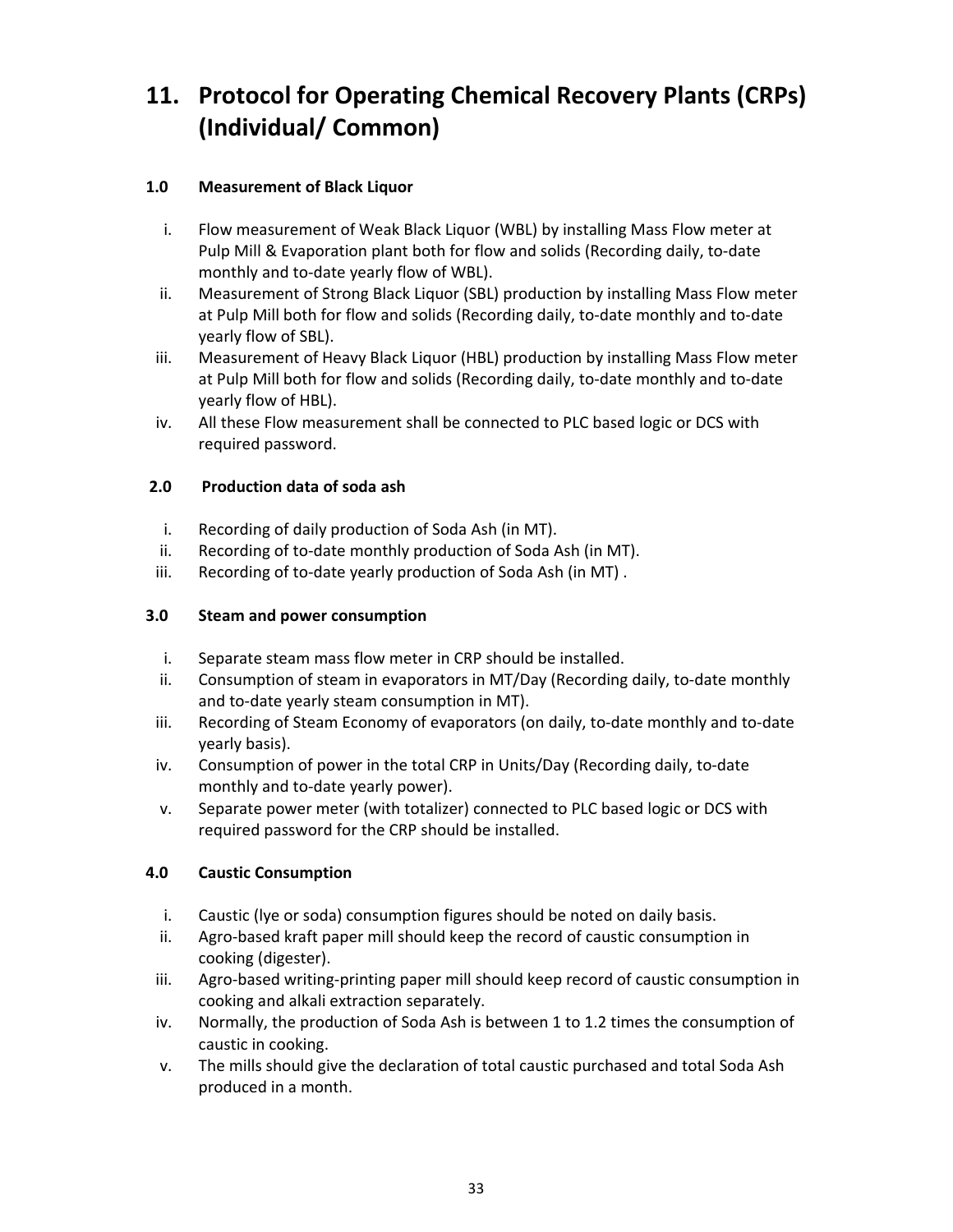#### **5.0 Measurement and Reporting Points**

- i. All the input raw materials utility (like steam, power, chemicals etc) effluent flow and pulp production data in Pulp Mill shall be recorded on daily / monthly / yearly basis
- ii. Pulp Mills effluent flow drain should be separate and flow should be measured and recorded



#### **6.0 Submission of reports to State Pollution Control Boards (SPCBs)/ Pollution Control Committees (PCCs)**

Monthly reports shall be submitted based on the measuring points by the mills as follows:

- i. Daily, monthly and yearly raw material consumption, pulp production, steam consumption in Cooking, Fresh Water / Condensate consumption in Washing, Caustic consumption, Weak Black Liquor Flow to evaporation Plant, SBL & HBL flow, effluent flow and power consumption per ton of pulp, Soda Ash production.
- ii. Daily, monthly and yearly running hours of Pulp Mill separately.
- iii. Daily, monthly and yearly running hours of Evaporator section and FBR section separately.
- iv. Logging of running hours of evaporators and FBR separately.
- v. Monthly purchase of Caustic (Lye/Soda) by the mill.

#### **7.0 Information to SPCBs/ PCCs**

Monthly schedule of running of CRP in the coming month shall be submitted by every mill in the last week of current month to SPCB/ PCC. The schedule shall contain the following:

- i. Expected total running hours of evaporators and FBR separately.
- ii. Expected production of WBL, SBL and HBL
- iii. Expected production of Soda Ash
- iv. Whenever there will be a shut down or break down of the FBR, the same shall be reported to SPCB. The reporting to SPCB should be through email followed by letter.

The SPCBs will also inspect mills, which are running CRPs and will verify that the concerned mill has operated its CRPs as per its monthly declaration for that month.